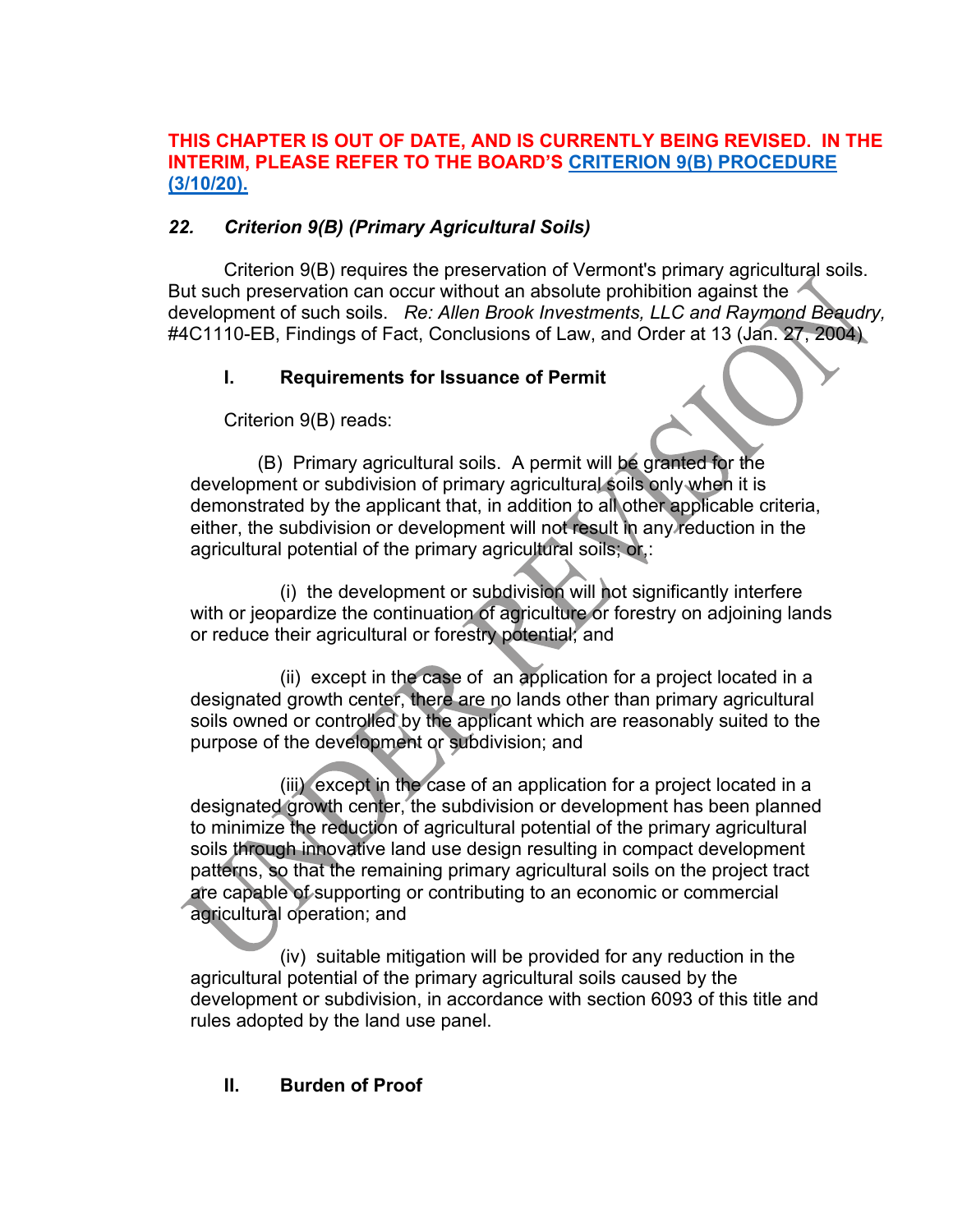The burden of proof under Criterion 9(B) is on the applicant. 10 V.S.A. §6088(a). *In re Spear Street Associates,* 145 Vt. 496, 500 (1985); *Re: Times and Seasons, LLC and Hubert K. Benoit,* #3W0839 -2-EB (Altered), Findings of Fact, Conclusions of Law, and Order at 51 (Nov. 4, 2005), aff'd in part, rev'd in part *In re: Times and Seasons, LLC,* 2011 VT 76; *Re: Steven L. Reynolds and Harold and Eleanor Cadreact,* #4C1117- EB, Findings of Fact, Conclusions of Law, and Order at 5 (May 27, 2004); *Re: Allen Brook Investments, LLC and Raymond Beaudry,* #4C1110-EB, Findings of Fact, Conclusions of Law, and Order at 7 n.1 (Jan. 27, 2004)

## **III. Analysis**

# **A. Definition of "primary agricultural soils"**

The 2006 legislature amended the definition of "primary agricultural soils." 10 V.S.A. §6001(15) now reads:

(15) "Primary agricultural soils" means soil map units with the best combination of physical and chemical characteristics that have a potential for growing food, feed, and forage crops, have sufficient moisture and drainage, plant nutrients or responsiveness to fertilizers, few limitations for cultivation or limitations which may be easily overcome, and an average slope that does not exceed 15 percent. Present uses may be cropland, pasture, regenerating forests, forestland, or other agricultural or silvicultural uses. However, the soils must be of a size and location, relative to adjoining land uses, so that those soils will be capable, following removal of any identified limitations, of supporting or contributing to an economic or commercial agricultural operation. If a tract of land includes other than primary agricultural soils, only the primary agricultural soils shall be impacted by criteria relating specifically to such soils. Unless contradicted by the qualifications stated in this subdivision, primary agricultural soils shall include important farmland soils map units with a rating of prime, statewide, or local importance as defined by the Natural Resources Conservation Service (NRCS) of the United States Department of Agriculture (USDA).

## **1. The existence of primary agricultural soils on the site.**

The threshold issue in evaluating a project for conformance with Criterion 9(B) is whether the project site contains primary agricultural soils. *Re: Spear Street Associates*,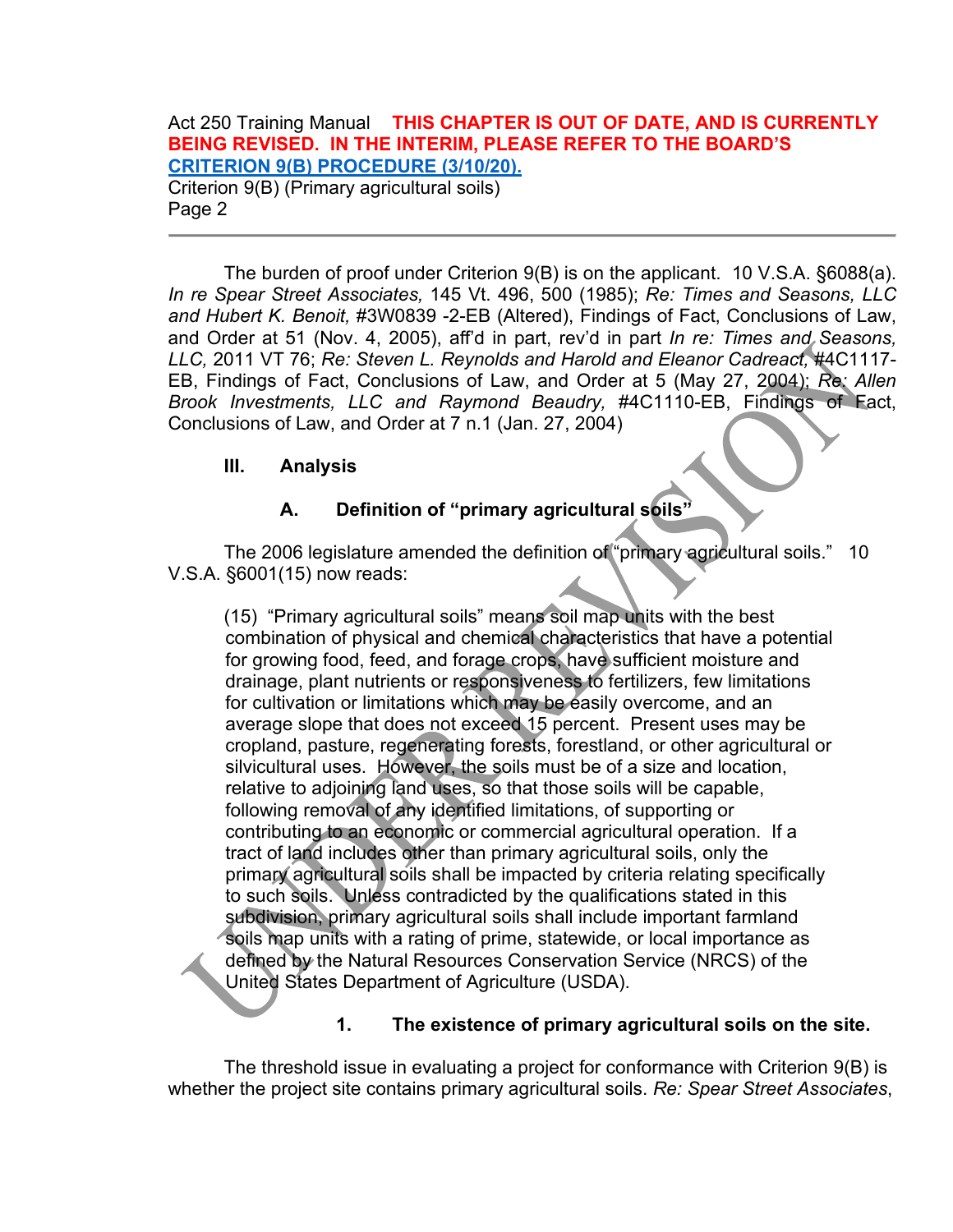Criterion 9(B) (Primary agricultural soils) Page 3

145 Vt. 496 (1985); *Re: Times and Seasons, LLC and Hubert K. Benoit,* #3W0839 -2- EB (Altered), Findings of Fact, Conclusions of Law, and Order at 51 (Nov. 4, 2005), aff'd in part, rev'd in part *In re: Times and Seasons, LLC,* 2011 VT 76; *Re: Steven L. Reynolds and Harold and Eleanor Cadreact,* #4C1117-EB, Findings of Fact, Conclusions of Law, and Order at 6 (May 27, 2004); *Re: The Van Sicklen Limited Partnership,* #4C1013R-EB, Findings of Fact, Conclusions of Law, and Order at 45 (Mar. 8, 2002).

Issues to determine:

#### **a.** *Are there soils map units with a rating of prime, statewide, or local importance as defined by the NRCS?*

If no, then there are no primary agricultural soils on the site. If yes, proceed with the determination.

#### **b.** *Does the average slope of the NRCS-rated soils exceed 15 percent?*

If yes, then those soils are not primary agricultural soils. Those areas of NRCSrated soils that have an average slope of less than 15 percent may be primary agricultural soils.

> **c.** *Do the soils have few limitations for cultivation?*

Limitations include physical and chemical characteristics that would decrease the soils' potential for growing food, feed, and forage crops, such as excessive wetness or dryness, stones, and trees. If there are no limitations, then proceed with the determination.

If there are limitations then ask: *can those limitations be easily overcome?* 

Can dry soils be irrigated or wet soils be drained? Can the rocks and trees be removed? In *In re Village Assocs.*, 2010 VT 42, the Vermont Supreme Court held that treed land can be primary agricultural soils; but the cost of removal of trees is one of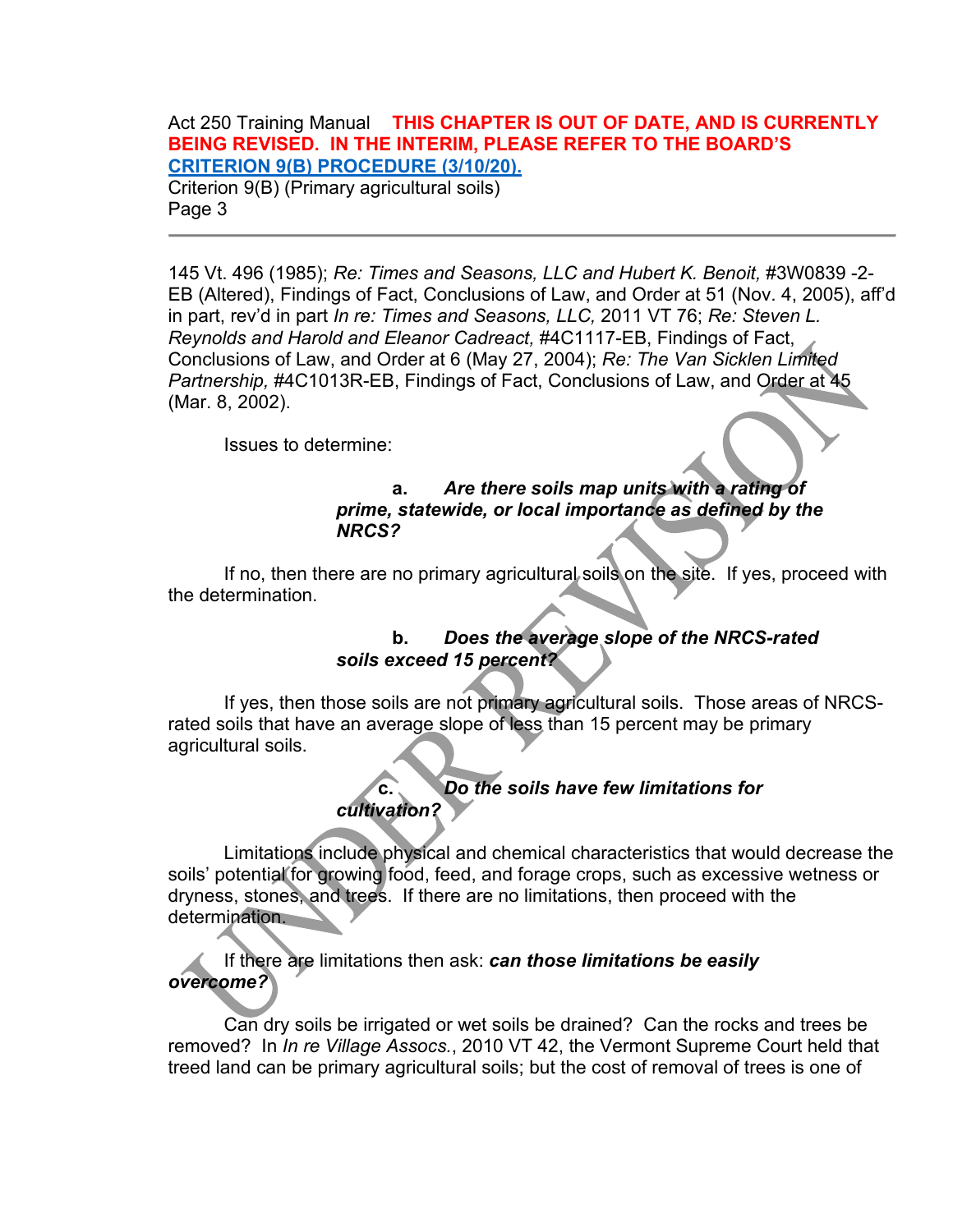many factors to be considered when determining whether physical and practical difficulties of that limitation can be overcome.

> **d.** *Are the soils of a size and location, relative to adjoining land uses, so that those soils will be capable, following removal of any identified limitations, of supporting or contributing to an economic or commercial agricultural operation?*

Soils that are too small in acreage to support an economic or commercial agricultural operation cannot be primary agricultural soils. However, those same size soils, if they are adjoining an existing farm, could "contribute" to that farm and could thus be primary agricultural soils.

What is "too small?" In *In re Brosseau/Wedgewood Act 250 PRD Application*, No. 260-11-08 Vtec, Decision and Order (Dec. 8, 2010), the Environmental Court found that a 27-acre parcel was too small because other farmers would not travel to it to farm it. This decision is questionable on two fronts: first, by any measure, a 27-acre parcel is a large piece of land. Second, because the statute speaks of land capable of "supporting" an agricultural operation, a home farm could be established on the 27 acres; there is no requirement in the statute that other farmers must find the parcel inviting. (The court also incorrectly placed the burden on the Agency of Agriculture to show that other farmers would farm the land, not on the applicant to show that other farmers would not farm it.)

The *location* of the soils must also be considered. Three acres of soils in downtown Burlington likely should not be protected; the law was not designed to create pocket parks under the guise of primary agricultural soils. But three acres of soils in Williston might be primary agricultural soils; the analysis might depend on whether the soils are large enough to be commercially farmed by someone who would keep all of his farming equipment on site. If farm equipment would need to be brought to the site, then the ease on which the equipment could travel local roads should be considered.

The phrase *"relative to adjoining land uses"* must also be considered. Soils in an industrial area or dense residential area might not be primary agricultural soils; those in a rural agricultural or residential area probably would be.

Closeness to markets is not necessarily a controlling factor, but it is one to consider. See, *Re: Chester and Donna Brileya*, #1R0580-EB Findings of Fact, Conclusions of Law, and Order (May 1, 1986). In *Brosseau,* the court found that,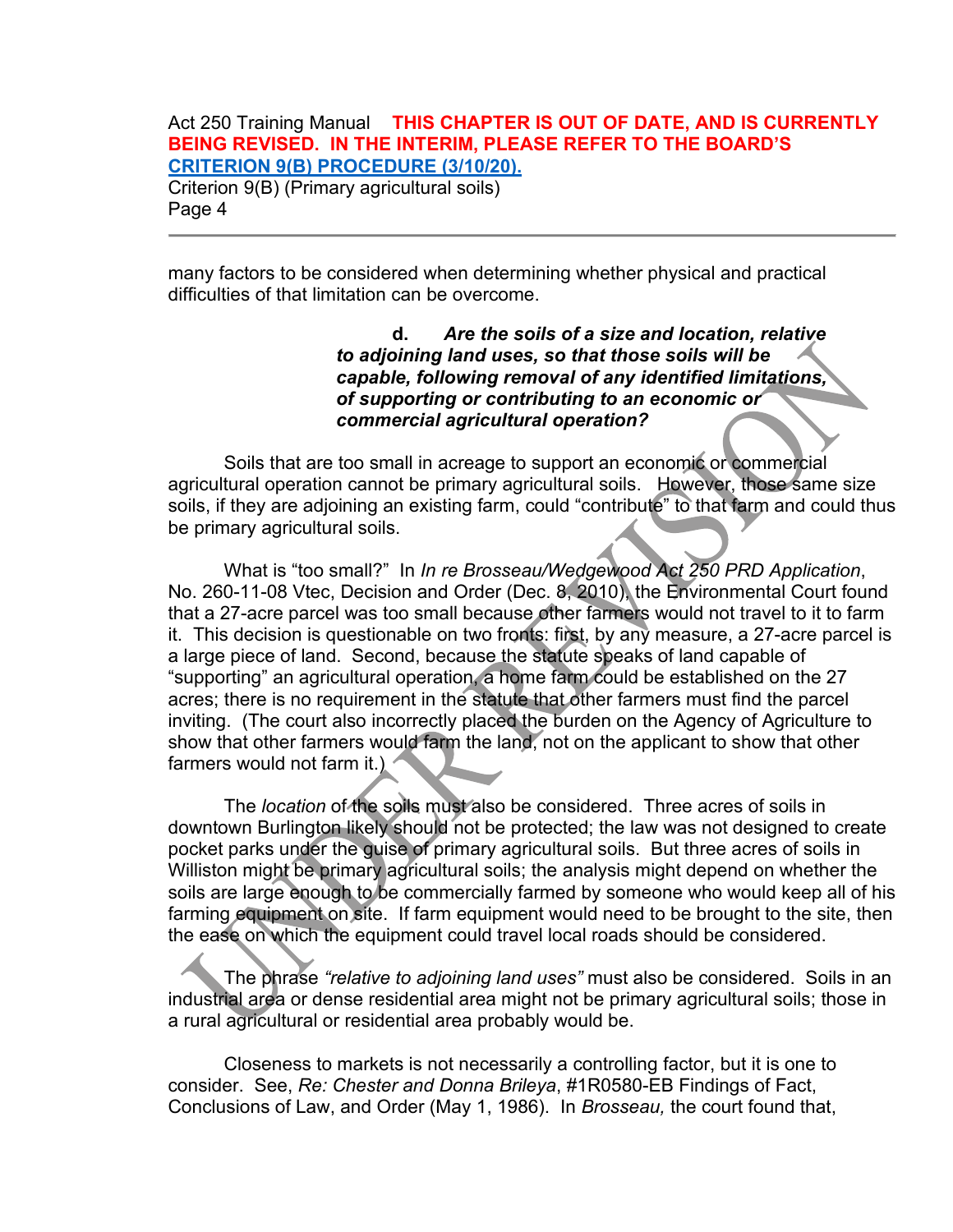Page 5

because the soils were on a secondary, not well-traveled road, the viability of a roadside farmstand would be questionable and caused the location of the soils to detract from their value as primary agricultural soils. But this presumes that no farm without a roadside stand can survive; and, in any event, the soils at issue in *Brosseau* were only ten miles from Burlington.

## **B. Effect of a primary agricultural soils determination**

If there are no primary agricultural soils on the project site, Criterion 9(B) is satisfied. *Re: Allen Brook Investments, LLC and Raymond Beaudry,* #4C1110-EB, Findings of Fact, Conclusions of Law, and Order at 6 -7 (Jan. 27, 2004); *Re: Northwestern Developers, Inc. and Alferie & Mildred LaFleur, #6F0416-EB Findings of* Fact, Conclusions of Law, and Order (Apr. 16, 1991).

If a tract of land includes other than primary agricultural soils, only the primary agricultural soils shall be affected by criteria relating specifically to such soils. *In re Spear Street Associates*, 145 Vt. 496, 499 (1985). This is probably just stating the obvious.

## **1. The impact of the subdivision or development on the agricultural potential of the primary agricultural soils**

Before the 2006 amendments, the statute required that the viability of the soils be "significantly reduced." Now, "*any* reduction" in the agricultural *potential* of the primary agricultural soils will trigger the need for compliance with the subcriteria of Criterion 9(B).

# **a. Reduction of the agricultural** *potential* **of the soils**

The issue of the soils' potential is based on physical and chemical characteristics of the soils and *not* whether the soils have been or are presently being farmed or the likelihood that they will be farmed in the future. "The Board interprets the word 'potential' to require a consideration of whether the design and location of the subdivision on the property will preclude agricultural use of the primary agricultural soils and not whether agricultural use of those soils is likely in light of current economics and surrounding land uses." *Re: Times and Seasons, LLC and Hubert K. Benoit, #3W0839* -2-EB (Altered), Findings of Fact, Conclusions of Law, and Order at 51 (Nov. 4, 2005), aff'd in part, rev'd in part *In re: Times and Seasons, LLC,* 2011 VT 76; *Re: Raymond Duff,* #5W0921-2R-EB (Revised), Findings of Fact, Conclusions of Law, and Order at 13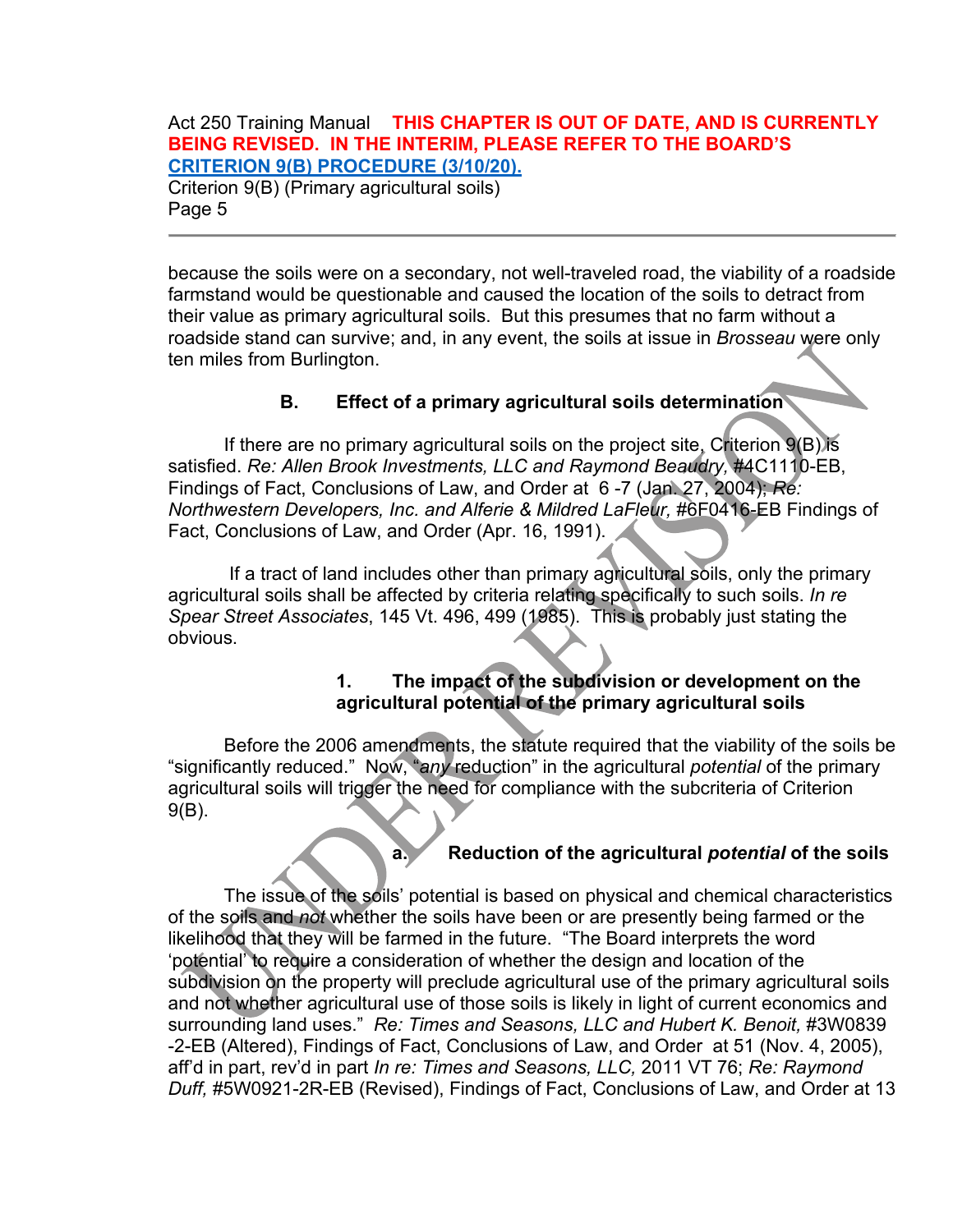Criterion 9(B) (Primary agricultural soils) Page 6

(Jun. 14, 1991); *Re: Steven L. Reynolds and Harold and Eleanor Cadreact,* #4C1117- EB, Findings of Fact, Conclusions of Law, and Order at 7 (May 27, 2004) [EB #837]; *Re: Allen Brook Investments, LLC and Raymond Beaudry,* #4C1110-EB, Findings of Fact, Conclusions of Law, and Order at 9 (Jan. 27, 2004); *Re: Southwestern Vermont Health Care Corp*., #8B0537-EB, Findings of Fact, Conclusions of Law, and Order at 37 (Feb. 22, 2001). *Re: Flanders Lumber Company*, #4C0695-EB, Findings of Fact, Conclusions of Law, and Order at 5 (Apr. 18, 1988)

Note that "[T]he very act of dividing the ownership of the parcel can significantly reduce the agricultural potential of the primary agricultural soils." *In re Spear Street Associates*, 145 Vt. 496, 501 (1985).

If the project will not reduce the agricultural potential of the soils, the project satisfies Criterion 9(B). If the project will reduce the agricultural potential, the project must also meet the four subcriteria of Criterion 9(B).

# **C. The four subcriteria of Criterion 9(B)**

If any reduction in the agricultural potential of the primary agricultural soils will occur as a result of the construction of the project, then the project must meet the requirements of the four subcriteria.

A project's failure to satisfy its burden of proof *as to any one* of the four Criterion 9(B) subcriteria will result in a denial. *In re Spear Street Associates*, 145 Vt. 496, 501 (1985); *Re: Steven L. Reynolds and Harold and Eleanor Cadreact,* #4C1117-EB, Findings of Fact, Conclusions of Law, and Order at 14 -15 (May 27, 2004) (legislature's use of the word "and" between each of the subcriteria indicates that *all* of the subcriteria must be met and that each of the subcriteria is of equal weight).

No subcriterion has any more weight than another. There is no balancing test inherent in an analysis of the subcriteria; the statute does not weigh one subcriterion against another. *Re: Steven L. Reynolds and Harold and Eleanor Cadreact,* #4C1117- EB, Findings of Fact, Conclusions of Law, and Order at 14 (May 27, 2004).

Nor must one subcriterion bend whenever it is be perceived to be in conflict with another. *Re: Steven L. Reynolds and Harold and Eleanor Cadreact,* #4C1117-EB, Findings of Fact, Conclusions of Law, and Order at 15 (May 27, 2004).

## **1. Subcriterion (i)**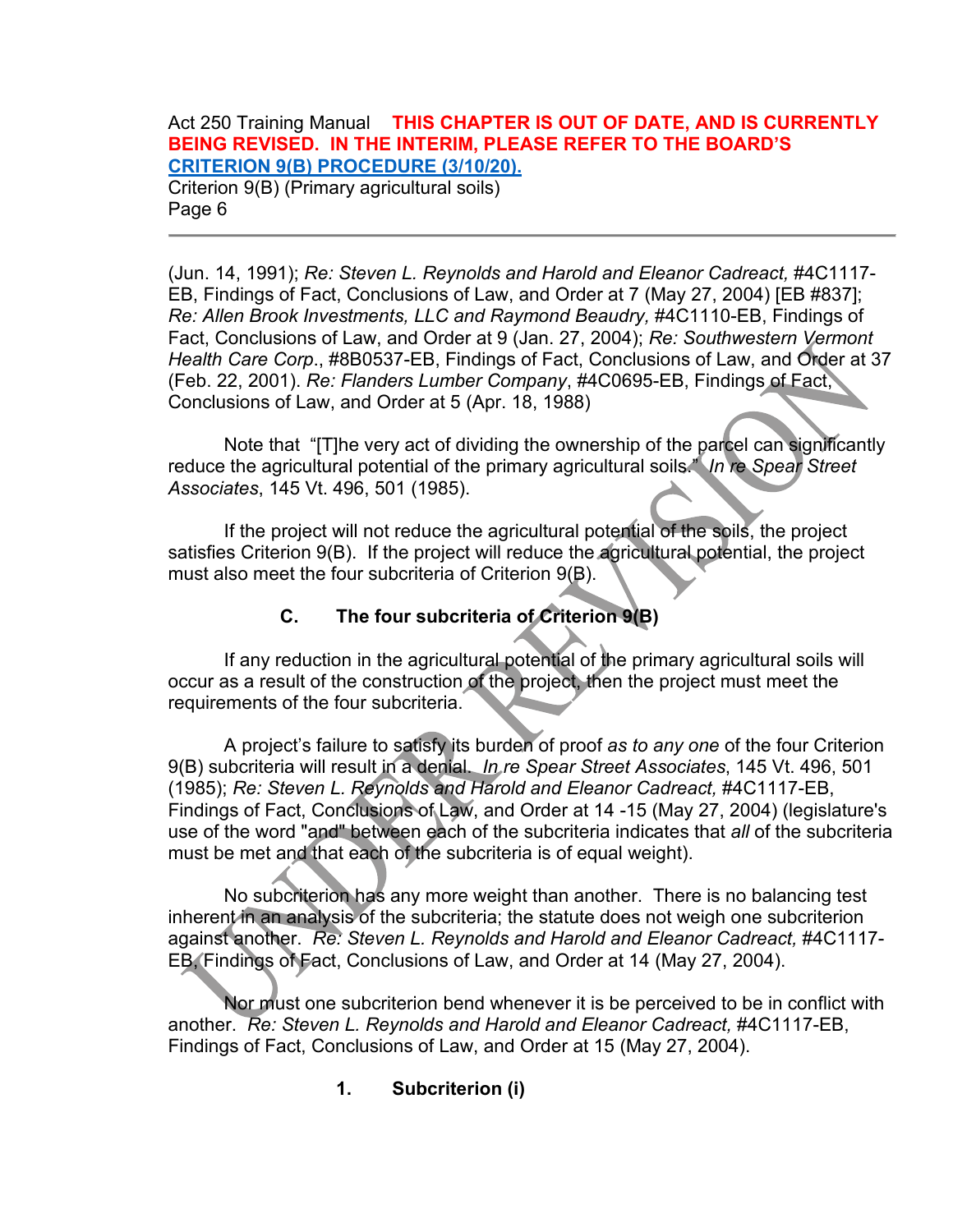Subcriterion (i) requires the Commissions to determine whether the project will significantly interfere with or jeopardize the continuation of agricultural operations on adjoining lands. While this is often not a problem, some projects have been denied for failing to meet this requirement. *See, Re: Nile and Julie Duppstadt*, #4C1013-EB, Findings of Fact, Conclusions of Law, and Order at 41(Apr. 30, 1999) (homes bordering on the neighboring farmland would likely result in the conflicts inherently associated with these incompatible uses in close proximity; for example, noises, dusts and odors typically associated with farming operations are incompatible with the typical uses of intense residential development, especially outdoor uses such as backyard recreation); *Re: John D. and Margaret O. Berkley*, #2W0942-EB (Revised) (Oct. 27, 1994); *Re: Thomas W. Bryant and John P. Skinner d/b/a J.O.T.O. Associates*, #4C0795-EB (Jun. 26, 1991).

It is unclear how large the neighboring agricultural operation must be before it should be considered. In determining whether a neighbor could obtain party status under Criterion (9)(B), the court in *In re: Morgan Meadows/Black Dog Realty,* Decision and Order, No. 267-12-07 Vtec (Dec. 1, 2008), looked to subcriterion (i) for guidance. The neighbor cultivated "extensive heirloom vegetable, herb, and berry gardens and an orchard" and raised heirloom poultry; he claimed "an interest in preserving the 'agricultural community' created by his own small farm adjoining the larger one on the project property, and that his enjoyment of his property will be diminished if this community is destroyed." The court found these interests to be protected under the subcriterion and granted him party status; the court also noted that "the language of the statute does not require that such neighboring operations be 'commercial' or 'economic,'[1](#page-6-0) " In a later ruling in the same case, the court noted that the statute did not establish a minimum size for the farm that might be impacted by the project.

# **2. Subcriterion (ii)**

Under this subcriterion, the applicant must demonstrate that it neither owns nor controls any lands other than primary agricultural soils which are reasonably suited to the purpose of the development or subdivision. See, *Southwestern Vermont Health* 

<span id="page-6-0"></span>The court cited to this Training Manual noting that it "interprets an 'economic' agricultural operation as having a lower threshold than a 'commercial' one, stating that "a backyard vegetable garden can have economic value to a household, even if the produce is not sold commercially."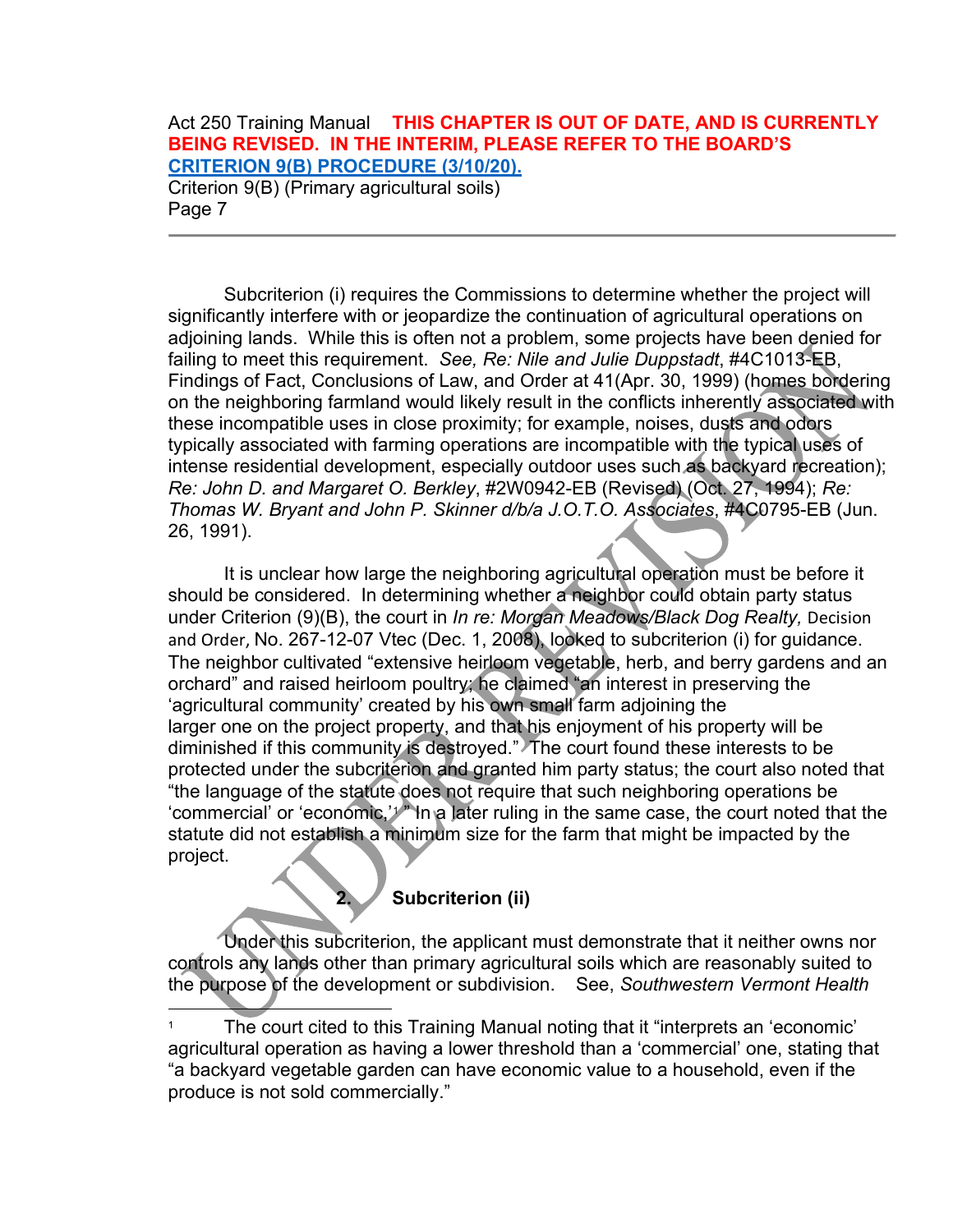Criterion 9(B) (Primary agricultural soils) Page 8

*Care Corp*., #8B0537-EB, Findings of Fact, Conclusions of Law, and Order at 49 (Feb. 22, 2001) (analyzing similar (but not identical) language in the pre-2008 version of subcriterion (ii)).<sup>[2](#page-7-0)</sup>

Subcriterion (ii) does not apply to projects located in a designated growth center. Subcriterion (ii) is still operative for all projects on primary agricultural soils located *outside* of designated growth centers. Since very few "growth centers" have been designated thus far, this is almost everywhere in Vermont.

#### **3. Subcriterion (iii)**

The language of subcriterion (iii) reads:

(iii) except in the case of an application for a project located in a designated growth center, the subdivision or development has been planned to minimize the reduction of agricultural potential of the primary agricultural soils through innovative land use design resulting in compact development patterns, so that the remaining primary agricultural soils on the project tract are capable of supporting or contributing to an economic or commercial agricultural operation; and

The purpose of this subcriterion is to minimize fragmentation of agricultural land; the focus of the new language is the same as it has been over the past 35 years has been - - whether a project has been adequately designed to be "clustered" on the project site so as to reduce its impacts on primary agricultural soils. *Re: Steven L. Reynolds and Harold and Eleanor Cadreact,* #4C1117-EB, Findings of Fact, Conclusions of Law, and Order at 17 – 18 (May 27, 2004), *citing Southwestern Vermont Health Care Corp*., #8B0537-EB, Findings of Fact, Conclusions of Law, and Order at 50 (Feb. 22, 2001); *Re: Nile and Julie Duppstadt*, #4C1013-EB, Findings of Fact, Conclusions of Law, and Order at 40 (Apr. 30, 1999); *Re: Thomas W. Bryant and John P. Skinner d/b/a J.O.T.O. Associates*, #4C0795-EB, Findings of Fact, Conclusions of

<span id="page-7-0"></span><sup>&</sup>lt;sup>2</sup> The former subcriterion (ii) implied that if there were secondary agricultural soils, a project should be sited on those secondary soils instead of on primary agricultural soils. Unfortunately, if an application moved his project onto secondary agricultural soils, it would then be subject to (and possibly denied) under Criterion 9(C). While this Catch-22 has been remedied by the removal of references to secondary agricultural soils in Criterion 9(C), since the real purpose of Criterion 9(B)(ii) was to move projects from primary agricultural soils onto less important soils, the revised subcriterion (ii) has been amended to reflect this intent.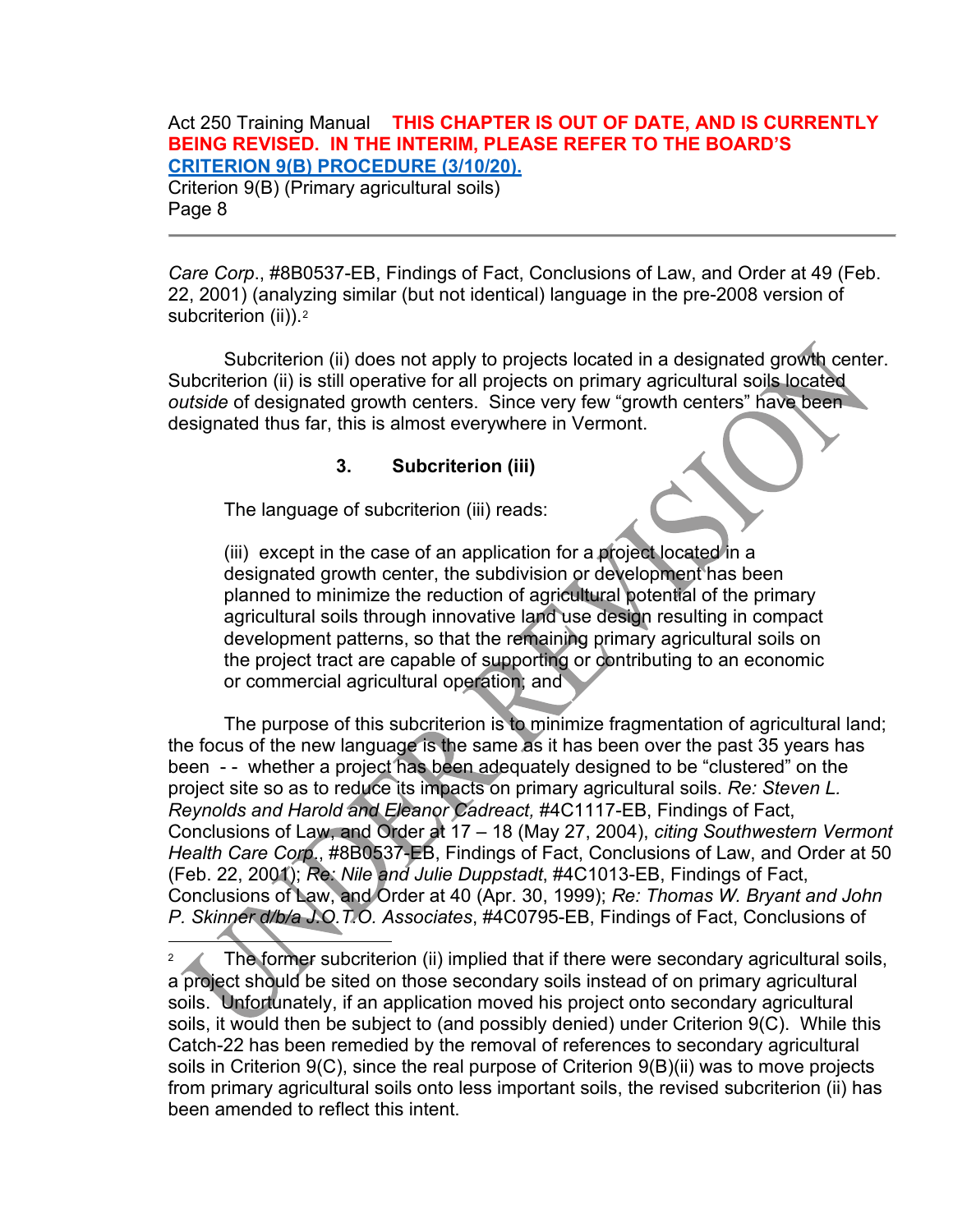Page 9

Law, and Order (Jun. 26, 1991); *Spear Street Associates*, #4C0489-EB, Findings of Fact, Conclusions of Law, and Order (Oct. 26, 1982), *aff'd*, *In re Spear Street Associates*, 145 Vt. 496, 502 (1985) (the subcriterion requires "careful consideration of design alternatives that could reduce a project's impact on primary agricultural soils, and [requiring] adoption of a land-conserving design when it is reasonable to do so.")

A project which has made no effort to cluster, will fail. See, *Re: Allen Brook Investments, LLC and Raymond Beaudry,* #4C1110-EB, Findings of Fact, Conclusions of Law, and Order at 9 (Jan. 27, 2004) (the phrase "to the extent reasonably feasible," does not allow applicant to avoid "clustering" provisions of subcriterion (iii)). Granted, *Allen Brook* was decided before the 2006 amendments, but, as noted in the later discussion, the existence of mitigation flexibility does not excuse an applicant from making an effort to cluster his project. .

The subcriterion is directed at the planning which occurs at the project site itself, not on a project's location within the larger context of a town-wide plan, because Act 250 can only regulate activities that occur on lands which are subject to the Act's jurisdiction; thus, the subcriterion is not interpreted to include community-wide clustering. In *Re: Steven L. Reynolds and Harold and Eleanor Cadreact, #4C1117-EB,* Findings of Fact, Conclusions of Law, and Order at 16 – 19 (May 27, 2004).

Subcriterion (iii) does *not* apply to projects which are located within designated growth centers. The intent is that such projects will be developed to the maximum density allowed by local zoning, in order to reduce pressure on primary agricultural soils outside designated growth centers.

## **a. The requirement that enough primary agricultural soils must be "left over" to farm after the project is built**

The 2006 amendments added a requirement that was not present in the former subcriterion: the project must be designed "so that the remaining primary agricultural soils on the project tract are capable of supporting or contributing to an economic or commercial agricultural operation." This could create some unintended consequences, as it appears that even if the Commission is satisfied that a project is well-designed and planned to have minimal impacts on primary agricultural soils, the project may have to be denied if the remaining lands (those not impacted by the project) are not large enough to support or contribute to an agricultural operation.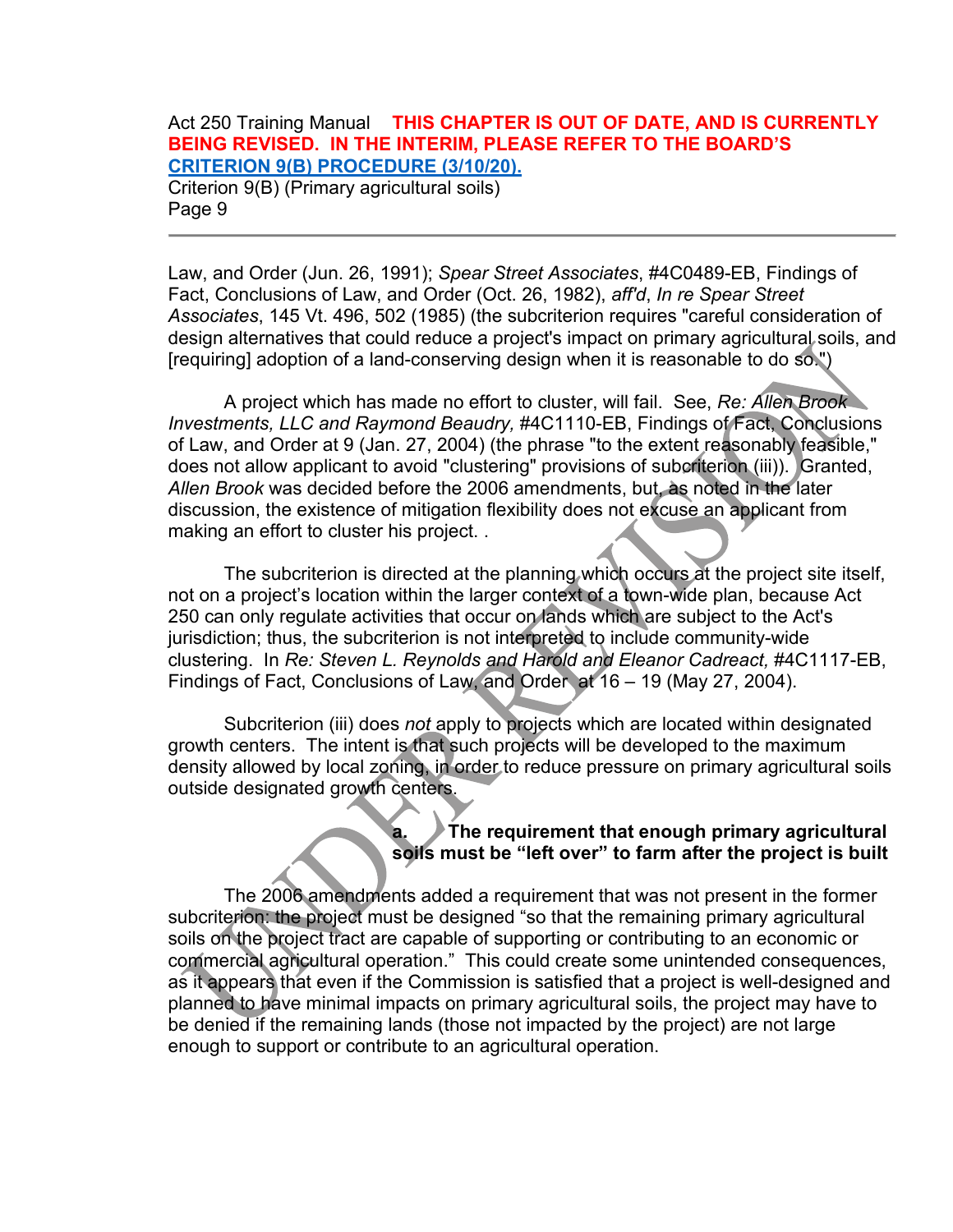Thus, two identical projects in the same area may see two different results. A project on a tract with enough "left over" primary agricultural soils will be granted an Act 250 permit; one on a tract without enough such soils will be denied. We will discuss this in greater detail when we look at mitigation flexibility under subcriterion (iv).

## **4. Subcriterion (iv)**

Subcriterion (iv) requires that:

(iv) suitable mitigation will be provided for any reduction in the agricultural potential of the primary agricultural soils caused by the development or subdivision, in accordance with section 6093 of this title and rules adopted by the land use panel.

Subcriterion (iv) requires that all applicants mitigate for any reduction of potential of primary agricultural soils on the project tract. It thus codifies the agricultural mitigation program which the Commissions have employed, in one form or another, for the past 20 years.

## **a. Mitigation analysis**

Until the 2006 amendments, there was no mention of off-site mitigation in the statute; mitigation was, therefore, entirely a creation of the Board. The Board had held that the primary agricultural soils mitigation program to be legal, *Re: Southwestern Vermont Health Care Corp*., #8B0537-EB, Findings of Fact, Conclusions of Law, and Order at 38 - 43 (Feb. 22, 2001), but the legality of the program was never tested in court.

## **i. the history of mitigation**

Mitigation was based on a concept, first stated in *Re: J. Philip Gerbode*, #6F0357R-EB, Findings of Fact, Conclusions of Law, and Order (Mar. 26, 1991), that if one provides off-site mitigation (payment of a fee) there has not been a "significant reduction" in the potential of the primary agricultural soils on the project tract. Certainly, there is a "significant reduction" for any soils which will be developed on the project site, but, statewide, because other soils would be forever preserved by the use of the monies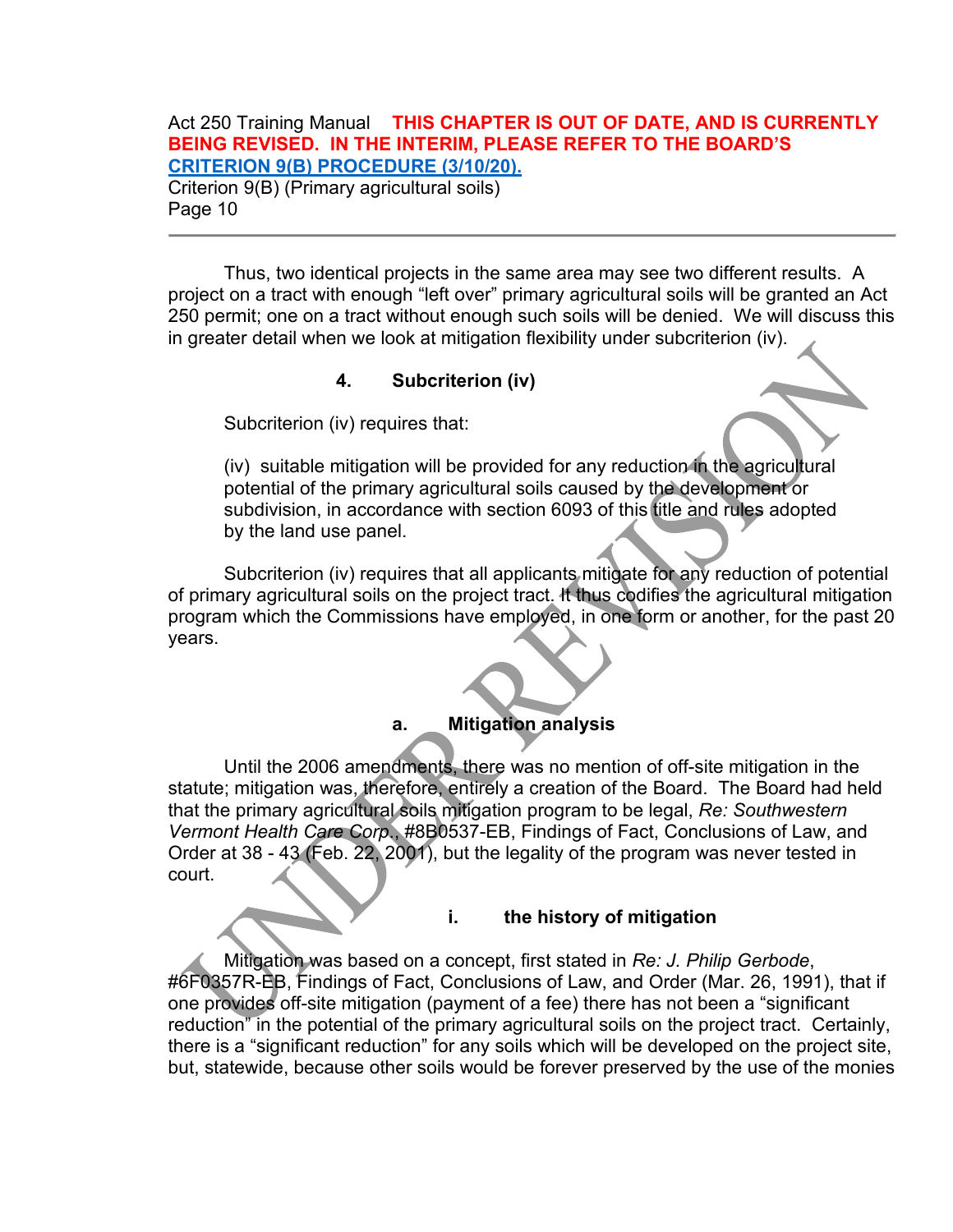generated by the mitigation program, the reasoning in *Gerbode* was that this would not be a significant reduction.

Up until 2001, applicants were able to "buy" their way out of Criterion 9(B) merely by writing a check to cover to cost of mitigation. Beginning with the Environmental Board's decision in *Southwestern Vermont Health Care Corp*., #8B0537-EB, Findings of Fact, Conclusions of Law, and Order at 44 (Feb. 22, 2001) (*SVHC)*, mitigation got a little bit more difficult. In *SVHC*, the Board held that "*Mitigation Agreements should be used only as a last resort - - only when an applicant has seriously attempted, but failed, to meet the subcriteria." Id.* (emphasis in original). The Board also held that before a mitigation agreement would be accepted, "an applicant must also design its project to meet the subcriteria (ii) and (iii) of Criterion 9(B) to the extent reasonably feasible" and the applicant's project must meet subcriterion (iv). *Id.*

*SVHC* also made it clear that "funds donated under a Mitigation Agreement" must be "of an amount sufficient to ensure that at least two acres of farmland will be purchased or otherwise protected for every acre of primary agricultural soils that will be lost to development. This 2:1 ratio has been historically applied under the Mitigation Program, and it is one which the Board believes must, at the very least, be maintained." *Id.*

Subcriterion (iv), and its reference to a new Act 250 provision, 10 V.S.A. §6093, gives legislative blessing to mitigation and, for the first time, makes it a *requirement* for compliance under Criterion 9(B). Before the 2006 amendments, applicants could attempt to satisfy Criterion 9(B) by meeting all of the four subcriteria. While this was often difficult, see *Re: Steven L. Reynolds and Harold and Eleanor Cadreact,* #4C1117- EB, Findings of Fact, Conclusions of Law, and Order (May 27, 2004); and *Southwestern Vermont Health Care Corp*., #8B0537-EB, Findings of Fact, Conclusions of Law, and Order (Feb. 22, 2001), it was still an option. With the 2006 amendments, however, mitigation (either on-site or off-site) is no longer a voluntary option; *it is required*.

**ii. "Off-site" and "on-site" mitigation** 

The kind of mitigation that is required depends on the location of the project. Projects which are located within designated growth centers will generally be required to do *"off-site"* mitigation - - the payment of a fee to the Vermont Housing and Conservation Board (VHCB). Projects outside of designated growth centers will be required to do *"onsite"* mitigation - - the preservation of primary agricultural soils which are located on the project tract. Some flexibility is afforded to the Commissions to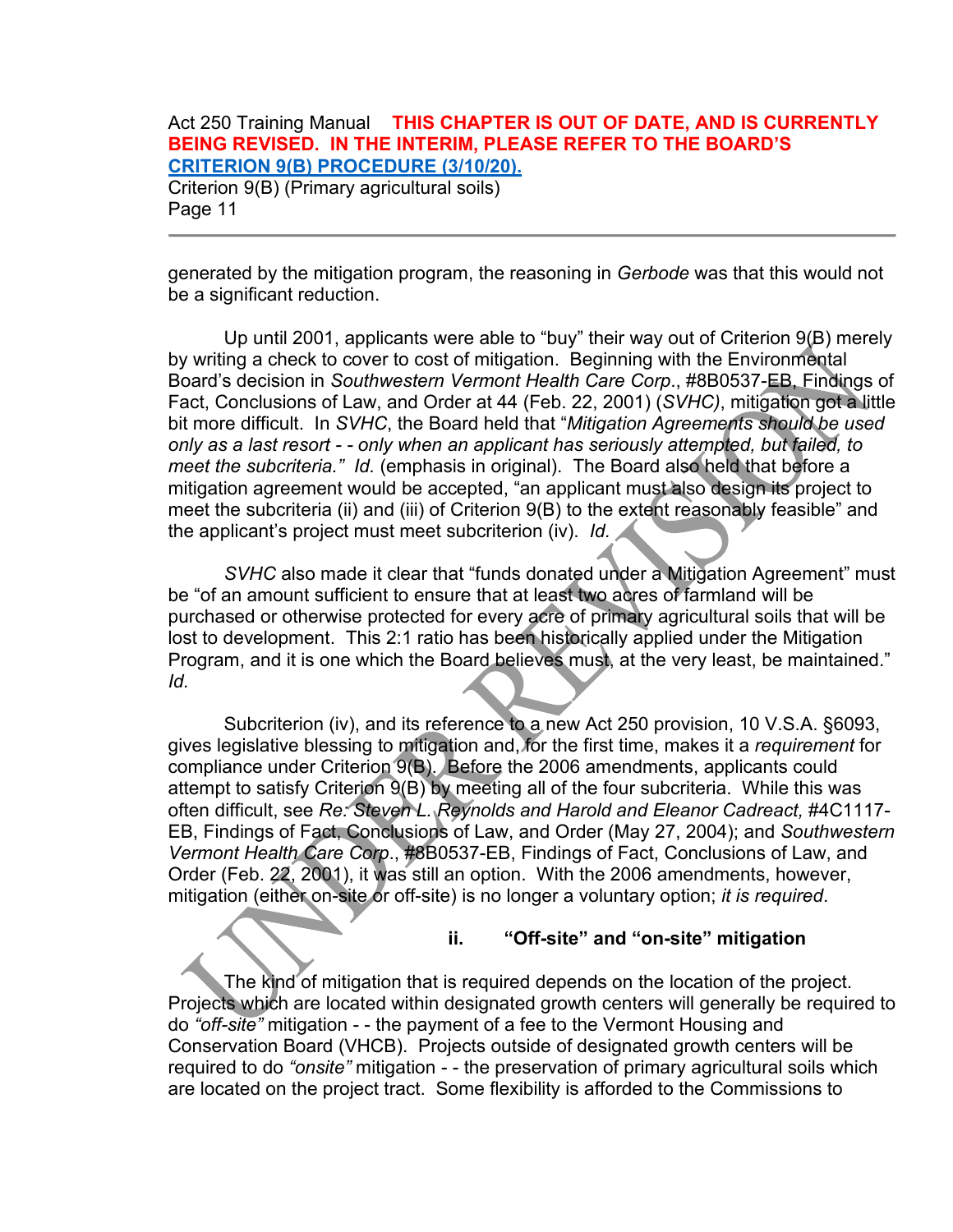Criterion 9(B) (Primary agricultural soils) Page 12

modify the type of mitigation required.

#### **a.** "**off-site" mitigation for projects within designated growth centers**

If a project is located within a designated growth center, the applicant must pay a mitigation fee. The amount of the fee is calculated by multiplying

(a) the number of acres of primary agricultural soils affected by the proposed development or subdivision;

x

(b) a "price-per-acre" value, which shall be based on the amount that the secretary of agriculture, food and markets has determined to be the recent, per-acre cost to acquire conservation easements for primary agricultural soils in the same geographic region as the proposed development or subdivision.

Thus, for example, if 15 acres of primary agricultural soils are affected by the project, and the cost to acquire conservation easements is \$3000/acre, the mitigation fee is \$45,000.

There is no fee for certain affordable housing projects. *See* 10 V.S.A. §6093(a)(1)(b)(ii).

All fees are paid to the VHCB. This codifies the requirement established in *Re: Allen Brook Investments, LLC and Raymond Beaudry,* #4C1110-EB, Findings of Fact, Conclusions of Law, and Order at 13 - 14 (Jan. 27, 2004)

#### **b. "on-site mitigation for projects outside designated growth centers**

If a project is located outside of a designated growth center, the applicant must mitigate by preserving primary agricultural soils *on the project tract.* The number of acres to be preserved is calculated by multiplying

(a) the number of acres of primary agricultural soils affected by the proposed development or subdivision;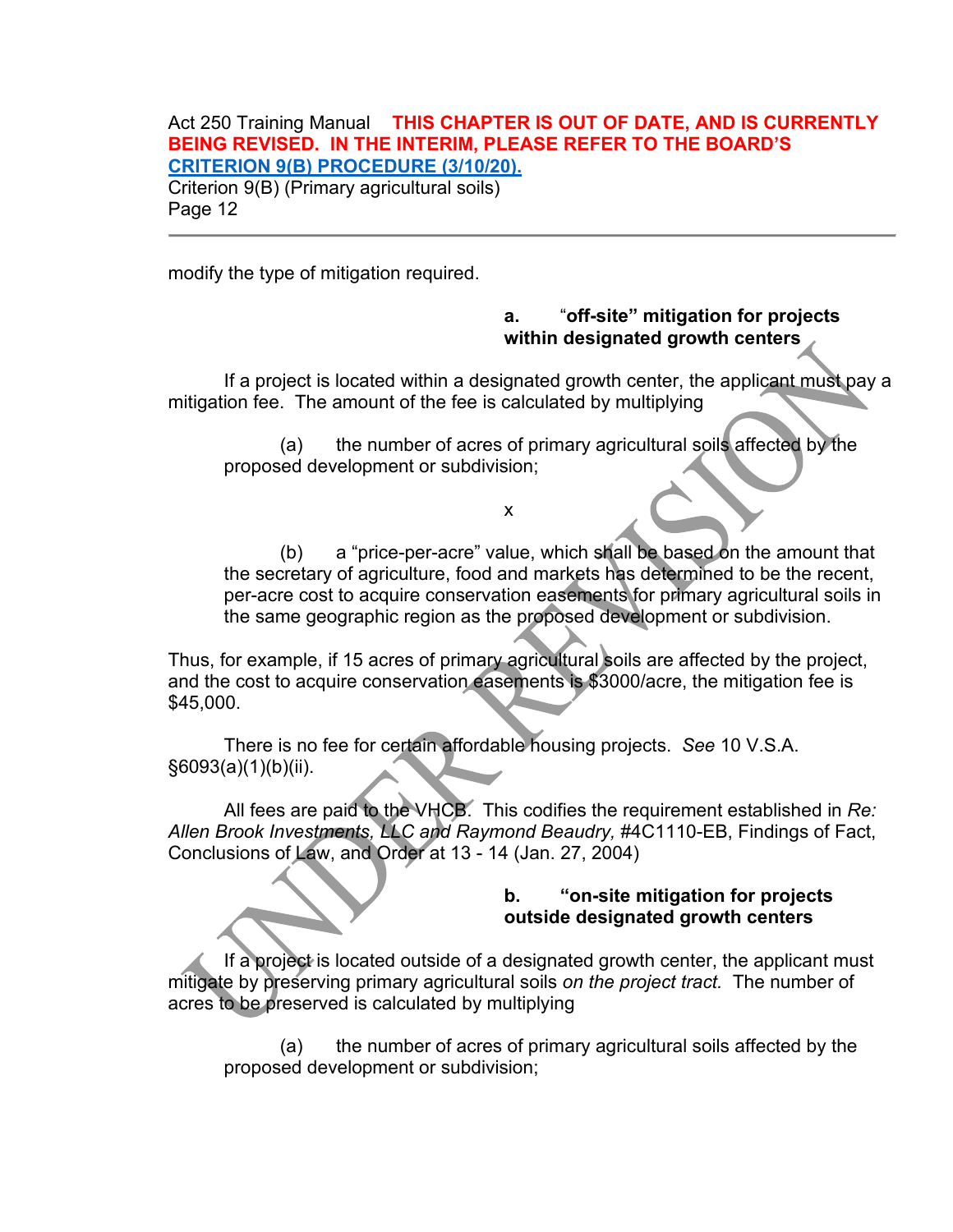Criterion 9(B) (Primary agricultural soils) Page 13

x

(b) a factor based on the quality of those primary agricultural soils, and other factors as the secretary of agriculture, food and markets may deem relevant, including the soil's location; accessibility; tract size; existing agricultural operations; water sources; drainage; slope; the presence of ledge or protected wetlands; the infrastructure of the existing farm or municipality in which the soils are located; and the N.R.C.S. rating system for Vermont soils.

This factor must be a ratio of no less than 2:1, but no more than 3:1 (protected acres to acres of impacted primary agricultural soils).

Thus, for example, if 15 acres of primary agricultural soils are affected by the project, and the factor is determined to be 2, then 30 acres of primary agricultural soils must be preserved on site. If the factor is determined to be 2.5, then 37.5 acres must be preserved; if the factor is determined to be 3, then 45 acres must be preserved.

**iii. mitigation flexibility** 

Some discretion is given to Commissions to be flexible in determining the type of mitigation that should occur. See 10 V.S.A. §6093(a)(3). If a project is located in a designated growth center, the Commission may require onsite mitigation, instead of the payment of a mitigation fee, if that action is consistent with the agricultural elements of local and regional plans and the goals of section 24 V.S.A. §4302 and the community has specifically identified the soils to be protected. 10 V.S.A. §6093(a)(3)(A). The Commission can also require some combination of off-site and onsite mitigation for a project within a designated growth center, and the ratio of fee/protected acres to acres of impacted primary agricultural soils is 1:1.

Likewise, for projects located *outside* of a designated growth center, the Commission may allow off-site mitigation (the payment of a fee), instead of on-site mitigation (protecting primary agricultural soils on the project tract), or some combination of a fee and on-site protection, again if that action is consistent with the agricultural elements of local and regional plans and the goals of section 24 V.S.A. §4302. 10 V.S.A. §6093(a)(3)(B).

For projects outside of a designated growth center, fees to be paid and/or acreage to be preserved for mitigation is to be determined using the 2:1 to 3:1 ratio.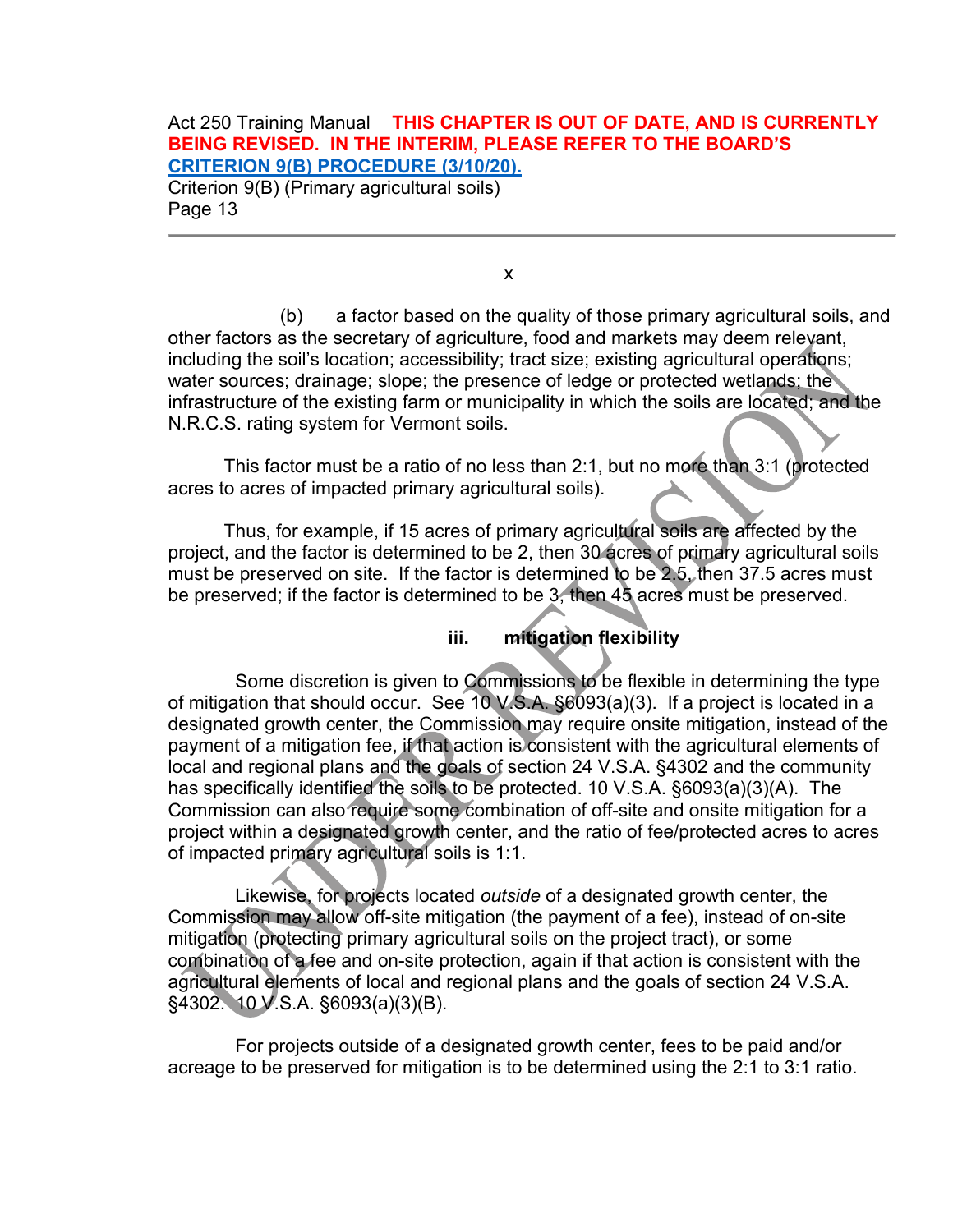**"Appropriate circumstances"**

A departure from the general rule that mitigation for projects located *outside* of a designated growth center must occur onsite is allowed only where there are "appropriate circumstances." The Senate Natural Resources Committee has (unofficially, in a letter from its Chair) defined to mean:

*circumstances in which agricultural viability of the subject parcel is limited, where the use of surrounding parcels is non-agricultural, and where offsite mitigation will best further the goal of preserving primary agricultural soils for present and future agricultural use with special emphasis on protecting prim[e] agricultural soils.*

In 2006, the Land Use Panel adopted a Statement of Procedure that set out how Commissions are to determine whether "appropriate circumstances" exist. On September 11, 2012, the Panel amended the Procedure. See, **Appendix A** to this section of the Training Manual.

The Procedure was amended to address an anomaly that exists between the mitigation flexibility concepts in subcriterion (iv) for projects outside of growth areas, 10 V.S.A. §6093(a)(3)(B), and the clustering requirements of subcriterion (iii). For an analysis of this "anomaly" and an explanation as to how the amended Procedure addresses the perceived conflict between §6086(a)(9)(B)(iii) and §6093(a)(3)(B), please read **Appendix B.**

**D. Industrial parks**

Note that industrial parks have their own Criterion 9(B) provisions.

First, existing industrial parks can convert primary agricultural soils to development and pay a mitigation fee at a 1:1 ratio. Existing industrial parks which are fully developed may expand on contiguous lands up to 25% of their area (up to a maximum of 50 acres) or 10 acres, whichever is larger; provided any expansion based on percentage does not exceed 50%. Expansions mitigate at whatever ratio applies to their location (growth center or non-growth center)

Existing industrial parks which expand need not cluster in accordance with subcriterion (iii). Indeed, the language of the statute implies that land in an industrial park should be developed to the maximum extent possible. 10 V.S.A. §6093(a)(4).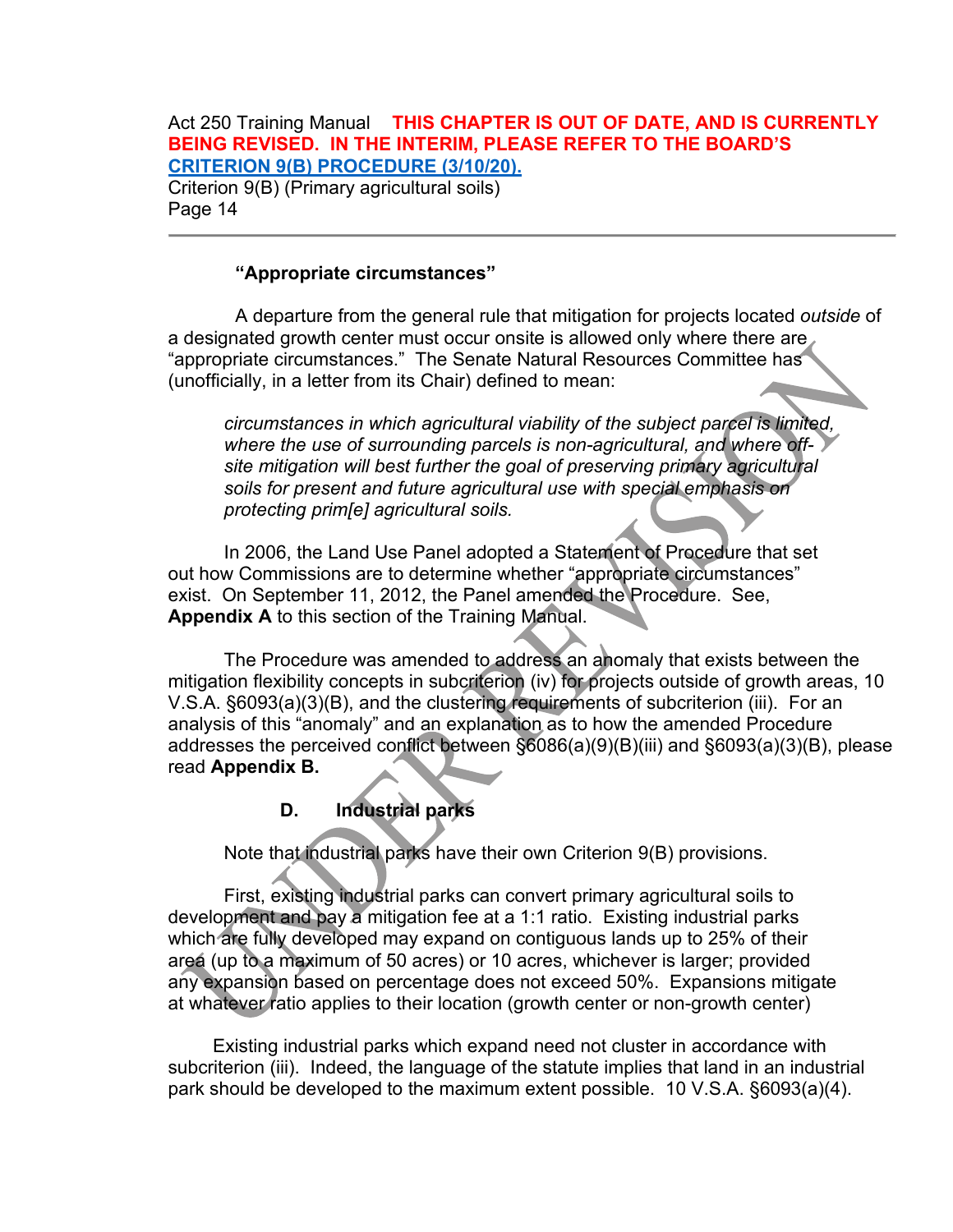## **APPENDIX A**

# **Natural Resources Board Land Use Panel**

# **Statement of Procedure: Preservation of Primary Agricultural Soils**

#### **Revised and adopted by the Land Use Panel: September 11, 2012 Effective September 11, 2012**

**(A) Purpose.** In accordance with Chapter 25 of Title 3 – Vermont's Administrative Procedure Act, the land use panel of the natural resources board hereby adopts a procedure to define and implement certain elements of 10 V.S.A. §6086(a)(9)(B) as amended and 10 V.S.A. §6093, as added by Legislative Act 183 effective July 1, 2006, relating to the protection of primary agricultural soils.

#### **(B) Definitions.**

 **(1) "Reduction in the potential of the primary agricultural soils"** means any loss or impairment of the potential of the primary agricultural soils on the project tract to contribute or support an economic or commercial agricultural operation.

**(2) "Compact development patterns"** means the use of innovative land use design specifically intended to minimize or eliminate the fragmentation of primary agricultural soils on a project tract, thus preserving a percentage of the primary agricultural soils on a project tract or tracts, capable of supporting or contributing to an economic or commercial agricultural operation, consistent with the ratio requirements of 10 V.S.A. §6093.

# **(C) Primary Agricultural Soils Mitigation Flexibility.**

**(1) Projects located outside designated growth centers.** In appropriate circumstances, the district environmental commission may, in lieu of the provisions of subdivision (2) of 10 V.S.A. §6093 require payment of an offsite mitigation fee; or, any combination of onsite or offsite mitigation.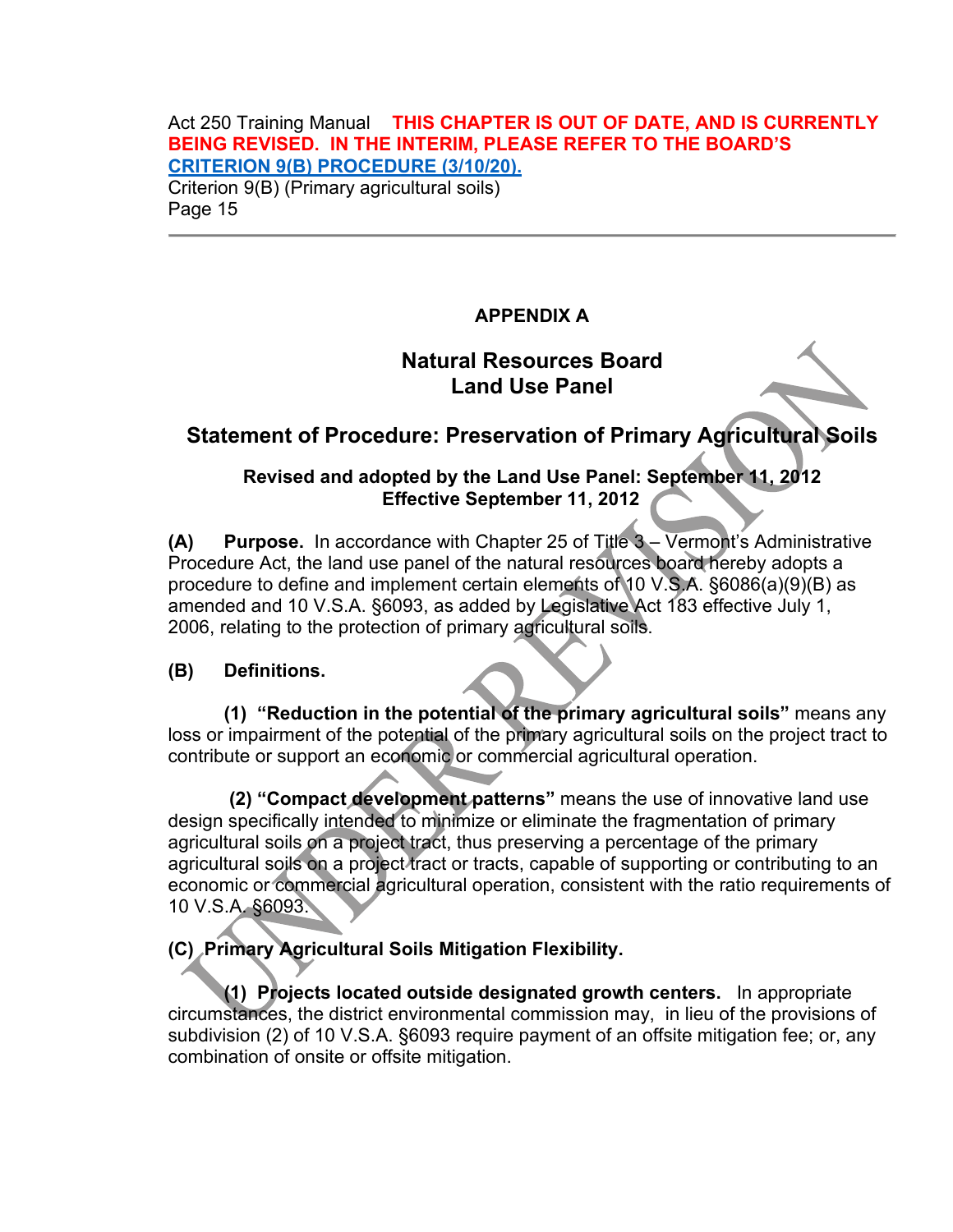Criterion 9(B) (Primary agricultural soils) Page 16

#### **(2) "Appropriate circumstances" enabling the exercise of mitigation flexibility.**

(a)A determination of "appropriate circumstances," as used in 10 V.S.A. §6093(a)(3)(B), may be based on the following findings by a district commission:

 (1) (A) the tract of land containing primary agricultural soils is of limited value in terms of contributing to an economic or commercial agricultural operation and that devoting the land to agricultural uses is considered to be impractical based on the size of the tract of land, or its location in relationship to other agricultural and nonagricultural uses, or

 (B) the project tract is surrounded by or adjacent to other high density development with supporting infrastructure and, as a result of good land use design, the project will contribute to the existing compact development patterns in the area, or

 (C) the area contains a mixture of uses, including commercial and industrial uses, and a significant residential component, supported by municipal infrastructure,

and

 (2) the district commission determines that payment of an offsite mitigation fee, or some combination of onsite or offsite mitigation, will best further the goal of preserving primary agricultural soils for present and future agricultural use with special emphasis on protecting prime agricultural soils thus serving to strengthen the long-term economic viability of Vermont's agricultural resources.

(b) A finding of "appropriate circumstances" shall not relieve an applicant from reasonable compliance with 10 V.S.A. §6086(a)(9)(B)(iii).

(c) An applicant's reasonable compliance with 10 V.S.A. §6086(a)(9)(B)(iii) will inform the district commission as to what primary agricultural soils remain available for purposes of on-site mitigation, and therefore, in some cases, a finding of "appropriate circumstances" may allow for positive findings under §6086(a)(9)(B)(iii), even when no (or an insufficient number of) acres of primary agricultural soils capable of supporting or contributing to an economic or commercial agricultural operation are preserved on the project tract or tracts,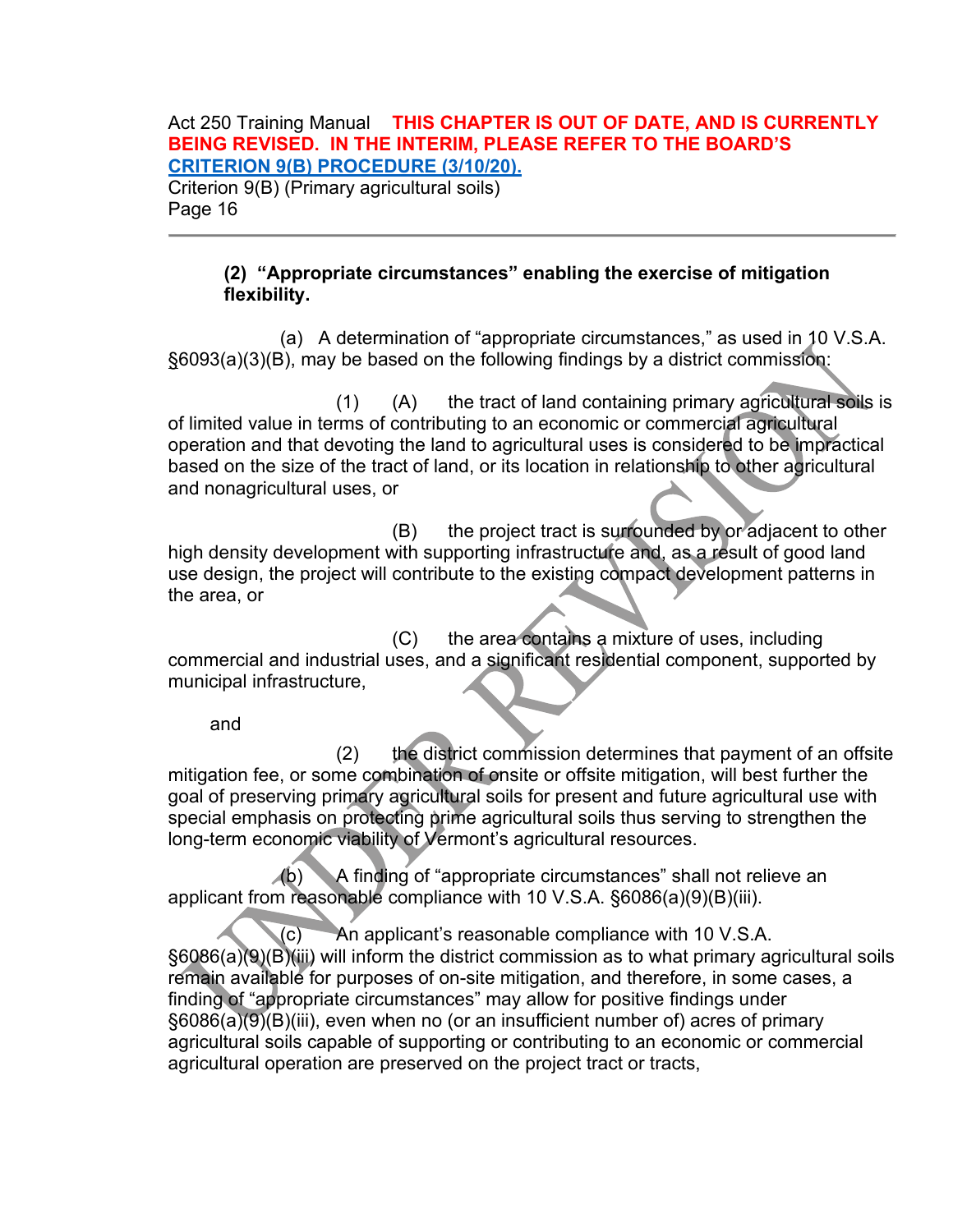Criterion 9(B) (Primary agricultural soils) Page 17

**(D) Preliminary Agreement with Agency of Agriculture.** An applicant may enter into a preliminary agreement with the secretary of agriculture, food, and markets that identifies the primary agricultural soils on the project tract or tracts; and, outlines the proposed mitigation for any reduction in the potential of the primary agricultural soils on those lands. Any such agreement shall serve as evidence that the soils have been adequately identified and that the proposed mitigation satisfies the pertinent requirements of 10 V.S.A. §6086(a)(9)(B)(iii) and (iv), subject to final approval by the district environmental commission.

**(E) General Requirements: Protection of Primary Agricultural Soils.** All primary agricultural soils preserved for agricultural use on a project tract shall, at a minimum, be protected by permit conditions issued by the district environmental commission. In certain situations, conservation easements may be conveyed to a qualified holder, as defined in 10 V.S.A. §821, with the ability to monitor and enforce easements in perpetuity.

# **APPENDIX B**

# **The so-called subcriterion (iii) and subcriterion (iv) "anomaly"**

Subcriterion (iii) requires that project located outside of growth areas use "innovative land use designs (be "clustered") *and* that, once a project is constructed enough Primary Agricultural Soils be "left over" on the project site to allow an agricultural operation. The provision reads:

> the subdivision or development has been planned to minimize the reduction of agricultural potential of the primary agricultural soils through innovative land use design resulting in compact development patterns, so that the remaining primary agricultural soils on the project tract are capable of supporting or contributing to an economic or commercial agricultural operation.

# 10 V.S.A. §6086(a)(9)(B)(iii).

10 V.S.A. §6093(a)(2) is the section of Act 250 that discusses how the mitigation requirements of subcriterion (iv) are to be imposed for projects which are located outside of growth areas. Section 6093(a)(2) also requires such projects to be "clustered" and satisfy the same "enough land left over" requirements as demanded by subcriterion (iii). Such projects must engage in: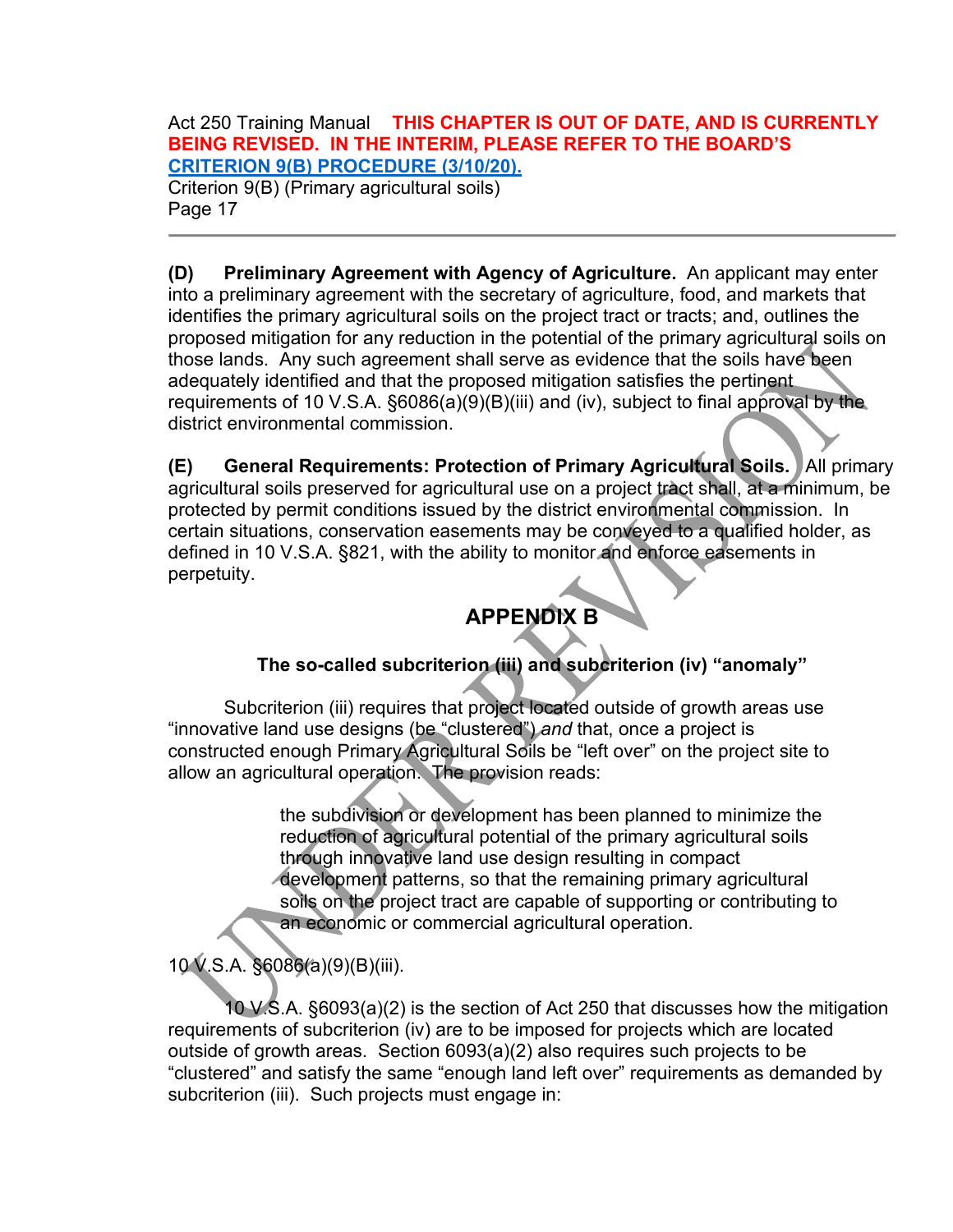Criterion 9(B) (Primary agricultural soils) Page 18

> innovative land use design resulting in compact development patterns which will maintain a sufficient acreage of primary agricultural soils on the project tract capable of supporting or contributing to an economic or commercial agricultural operation

10 V.S.A. §6093(a)(2).

Note the similarity between the language in §6093(a)(2) and §6086(a)(9)(B)(iii) (subcriterion (iii)).

Importantly, the mitigation requirements of 10 V.S.A. §6093(a)(3)(B) allow a person whose project is outside of a growth area to escape the strict on-site mitigation requirements of §6093(a)(2) and to mitigate off-site (through the payment of the mitigation fee) or through some combination of on-site and off-site mitigation, if "appropriate circumstances" are present.

Section 6093(a)(3)(B) begins with the phrase, "Notwithstanding the provisions of *subsection 2 of this section.*…" (Emphasis added). Reading the "notwithstanding" phrase's specific reference to only §6093(a)(2) narrowly, all that one can escape via §6093(a)(3)(B) is the on-site clustering and "enough land left over" requirements of §6093(a)(2). *There is no reference to subcriterion (iii) in §6093(a)(3)(B).*

But can it be read more broadly? Because the language used in §6093(a)(2) is so similar to the provisions of §6086(a)(9)(B)(iii) can the flexibility afforded by §6093(a)(3)(B) allow a person to escape not only the clustering and "enough land left over" requirements in §6093(a)(2) but also the identical requirements in subcriterion (iii)? Did the legislature intend to allow an applicant to ignore the clustering requirements in subcriterion (iii) entirely, if he can show that he meets the "appropriate circumstances" test of §6093(a)(3)(B)? Or was something lesser intended?

How should a Commission read these two apparently conflicting provisions for a project located outside of a growth center?

The new "appropriate circumstances" Procedure (adopted and effective, September 11, 2012) answers this question.

Some advocates for applicants argue that the "appropriate circumstances" exemption language of §6093(a)(3)(B) pre-empts the clustering requirements not only of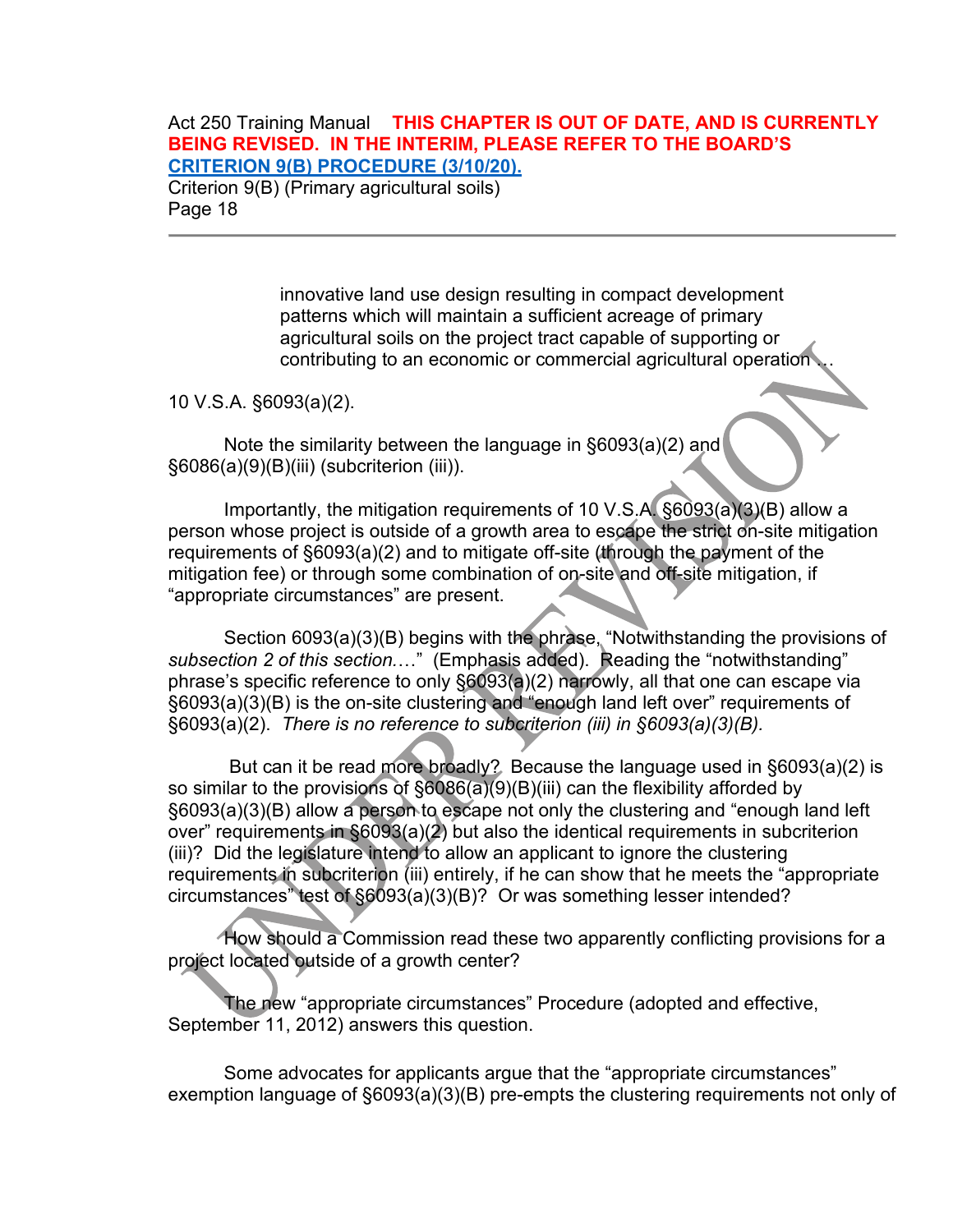Criterion 9(B) (Primary agricultural soils) Page 19

§6093(a)(2) but also of §6086(a)(9)(B)(iii) (subcriterion (iii)). But this interpretation would allow an exemption under one part of a statute to repeal the language of another part of a statute and is contrary to the general rule of statutory construction that an exemption should be read no more broadly that what is required to effectuate its purpose, *Piedmont & N R. Co. V. Interstate Commerce Commission,* 286 U.S. 299, 311 - 12 (1932); 73 Am. Jur. 2d Statutes § 203, especially when the statute at issue is "remedial legislation" and thus entitlled to a liberal interpretation. *State v. Therrien*, 161 Vt. 26, 30 (1993) (Act 250 is a remedial statute); *In re Preseault*, 130 Vt. 343, 346 (1972)( remedial statutes should receive a liberal construction).

Here, the exemption that comes from a finding that "appropriate circumstances" exist allows one to escape the strict requirement (or default) that all projects located outside of growth centers must mitigate on-site. Nothing in the exemption implies that it is also intended to allow one to be relieved of the clustering provisions in subcriterion (iii), and that an applicant can choose to not make any attempts to cluster based on its claim (even if it is supported by a finding) that its project meets the "appropriate circumstances" test.

But if there is no absolute pre-emption of the full requirements of subcriterion (iii) when a finding of "appropriate circumstances" is made, how, then, should a Commission approach a case in which "appropriate circumstances" do exist?

Statutes sometimes include provisions that conflict with other laws or are themselves internally inconsistent. In such cases, general rules of statutory construction are applied. One such rule is that "when provisions of a statute are in apparent conflict, [the courts] favor the interpretation that harmonizes the conflicting provisions." *State Agency of Natural Resources v. Riendeau*, 157 Vt. 615, 620 (1991).

One way to effectuate this rule is to look at what the Legislature was attempting to address when it added the mitigation flexibility language of §6093(a)(3). Certainly, there are instances where it makes no sense to strictly apply the on-site mitigation requirement for a project located outside of a growth center, and the Procedure adopted by the Panel recognizes this. But this does not mean that a finding of "appropriate circumstances" allows a player to draw a "Get Out of Clustering" card. Rather, we believe that the Legislature recognized that there are instances in which a strict application of the on-site mitigation requirement would lead to unfair results and in such circumstances some flexibility is appropriate. The 2012 Procedure addresses and allows this flexibility.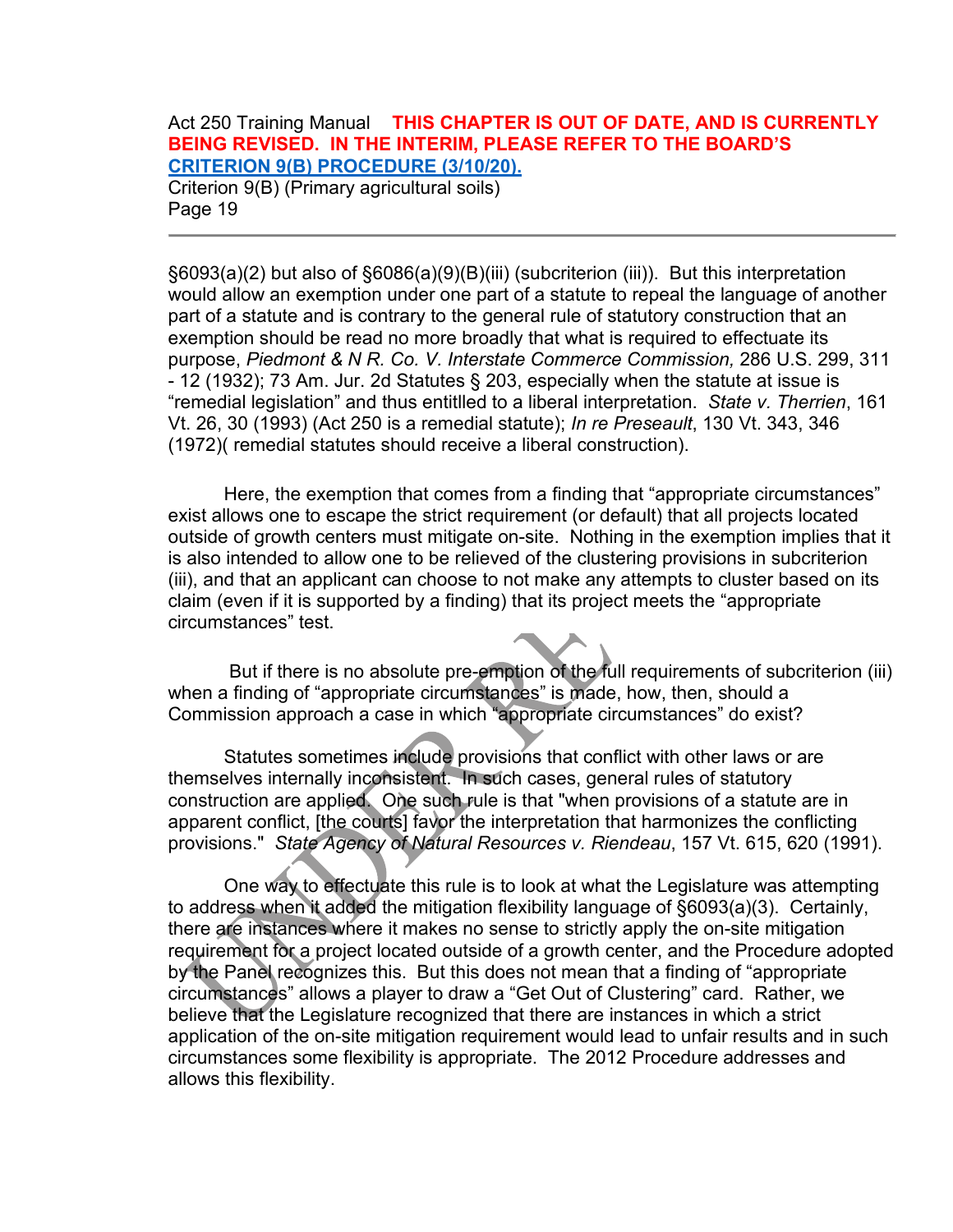Consider three identical projects all in the same location outside of a growth area. A, B and C propose to build projects that will require 5 acres of land, and for the purposes of this discussion, we will assume that all three developers have done all the clustering that anyone could ask for.

A owns a 20-acre parcel, all Primary Agricultural Soils. He can meet subcriterion (iii) because the 15 acres he has left over allows him to mitigate on site, even at a 3:1 ratio, so he satisfies subcriterion (iv), and because the 15 acres is also large enough to support or contribute to an agricultural operation, he meets subcriterion (iii). He gets his permit under the provisions of 10 V.S.A. § 6093(a)(2) without any need to resort to the "appropriate circumstances" analysis.

B owns a 15-acre parcel, all Primary Agricultural Soils. If we assume that the 10 acres he has left over after development are large enough to support or contribute to an agricultural operation, he meets the "enough land left over" requirement of subcriterion (iii). If the ratio for mitigation is 2:1, he can mitigate on site and meet subcriterion (iv). If the ratio is 3:1, he can only mitigate by a combination of on and off site mitigation, and if he can meet the "appropriate circumstances" test, he gets his permit. If he can't, his permit is denied.

C owns a 6-acre parcel, all Primary Agricultural Soils. Because he only has one acre "left over" on his site after he builds his project, he has to seek permission to mitigate by a combination of on and off site mitigation. If he can meet the appropriate circumstances test, he can satisfy subcriterion (iv) and engage in on-site and off-site mitigation. But since he cannot meet the "enough land left over" requirement of subcriterion (iii) ( because the one acre is too small for an agricultural operation), he fails subcriterion (iii). It is possible that, in Scenario C, the legislature intended that C's project should fail, even if "appropriate circumstances" exist to allow him to mitigate off site. If this is what the legislature intended, then even though the environmental impacts of all three projects are identical, a strict application of the "enough land left over" requirement of subcriterion (iii) means that A will receive a permit, B may receive a permit, and C will never receive a permit.

But it seems rather odd that this should be the result, given the fact that the language used in subcriterion (iii) is identical to that in 10 V.S.A. § 6093(a)(2) and, as regards all three scenarios, the only difference between a grant and a denial is the size of the parcel that the developer owns.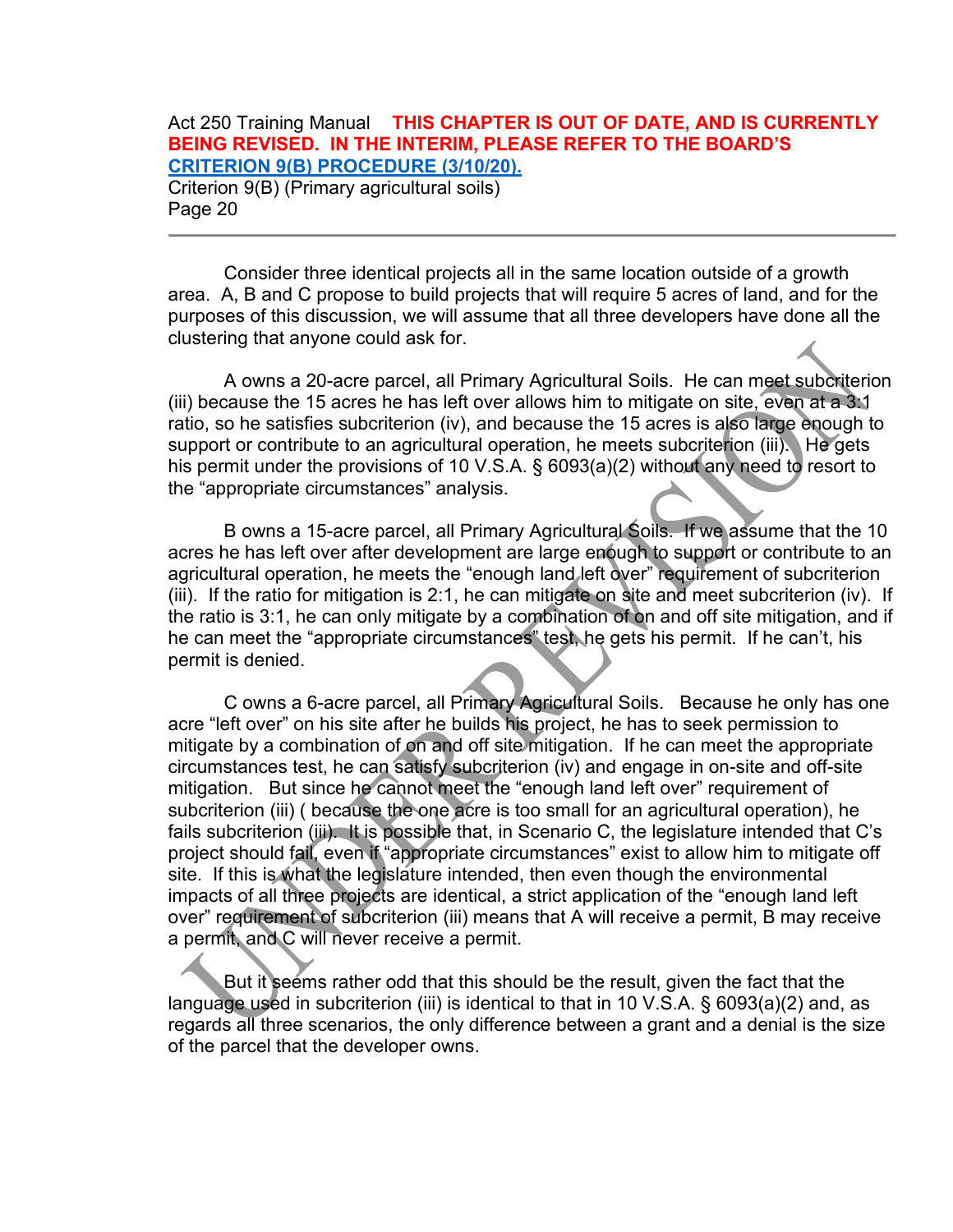Page 21

An interpretation (now embodied in the September 2012 Procedure) that allows a Commission to ignore the strict "enough land left over" language of subcriterion (iii) when all other requirements are satisfied furthers the goal of "harmonizing" the apparently conflicting statutory provisions. After all, the Commission, by finding "appropriate circumstances" has determined that the Primary Agricultural Soils on the project site need not be totally protected from development, and it may make little sense to deny a project that would be allowed to mitigate off site (in whole or in part) merely because the Primary Agricultural Soils that remain after development are too small to support an agricultural operation.

At the same time, the Commission's decision would respect that portion of subcriterion (iii) that requires that a project be clustered.

In summary, the September 2012 Procedure requires that a project must still comply with the "clustering" requirements of subcriterion (iii). But it also recognizes that if (a) the project has objectively done its best to "cluster" (i.e. reduce its footprint and impact on the primary agricultural soils), and (b) the Commission finds that "appropriate circumstances" exist to allow the project to engage in off-site mitigation, then the interplay between §6093(a)(3) and 6086(a)(9)(B)(iii) can allow the Commission to grant a permit, even if clustering does not result in retained land large enough to support or contribute to an economic or commercial agricultural operation.

**APPENDIX C**

# **District Commission Flow Chart For Analysis Under Criterion 9(B)**

# **Initial Determinations by the Commission**

1. Are there soils on the site which are mapped as primary agricultural soils (PAS) by the Natural Resource Conservation Service (NRCS)?

- a. Do the soils meet the definition of primary agricultural soils found at 10 V.S.A. § 6001(15)?
	- i. "Primary agricultural soils" means soil map units with the best combination of physical and chemical characteristics that have a potential for growing food, feed, and forage crops,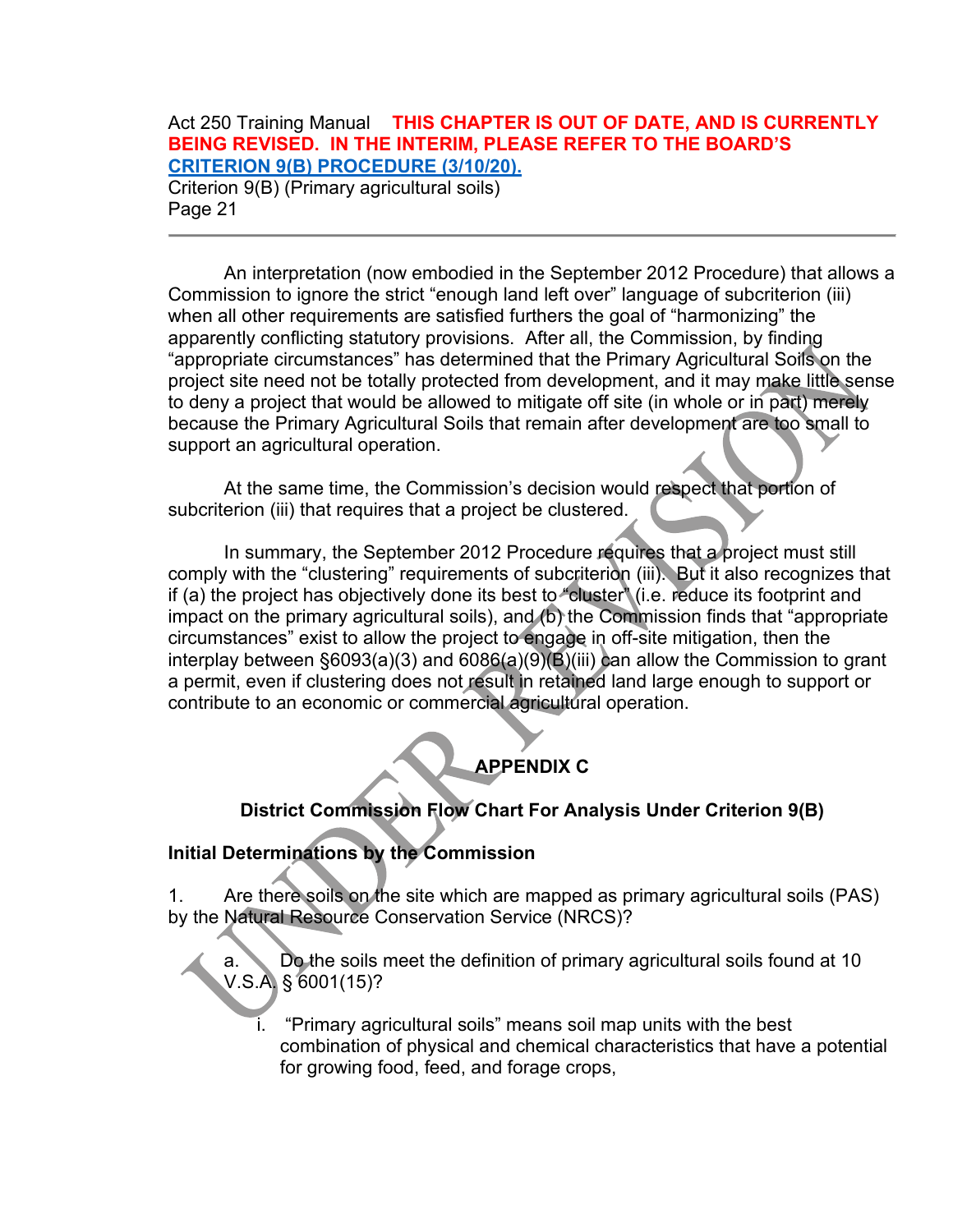Page 22

- ii. have sufficient moisture and drainage, plant nutrients or responsiveness to fertilizers, and
- iii. few limitations for cultivation or limitations which may be easily overcome and an average slope that does not exceed 15 percent.
- iv. Present uses may be cropland, pasture, regenerating forests, forestland, or other agricultural or silvicultural uses.
- v. However, the soils must be of a size and location, relative to adjoining land uses, so that those soils will be capable, following removal of any identified limitations, of supporting or contributing to an economic or commercial agricultural operation.
- vi. Unless contradicted by the qualifications stated in this subdivision, primary agricultural soils shall include important farmland soils map units with a rating of prime, statewide, or local importance as defined by the Natural Resources Conservation Service (N.R.C.S.) of the United States Department of Agriculture (U.S.D.A.).

b. Generally, the soils are presumed to meet the definition of Primary Agricultural Soils unless the applicant contests the presumption, or unless the Commission determines on its own motion that the soils do not meet the definition. If the applicant contests the presumption, the District Commission must determine whether the soils meet the definition.

i. Has Agency of Agriculture provided a soils review letter or other evidence?

ii. Has the applicant provided evidence for the Commission to consider?

If the Commission concludes that the soils **do not meet the definition**, inquiry under 9(B) is complete. The Commission must issue a written ruling (Recess Memo, Memorandum of Decision, or Findings of Fact) regarding this determination. If the Commission determines that the soils **do meet the definition**, proceed to d. (Note: At the request of the applicant, the Commission may issue a written ruling confirming that the soils meet the definition.)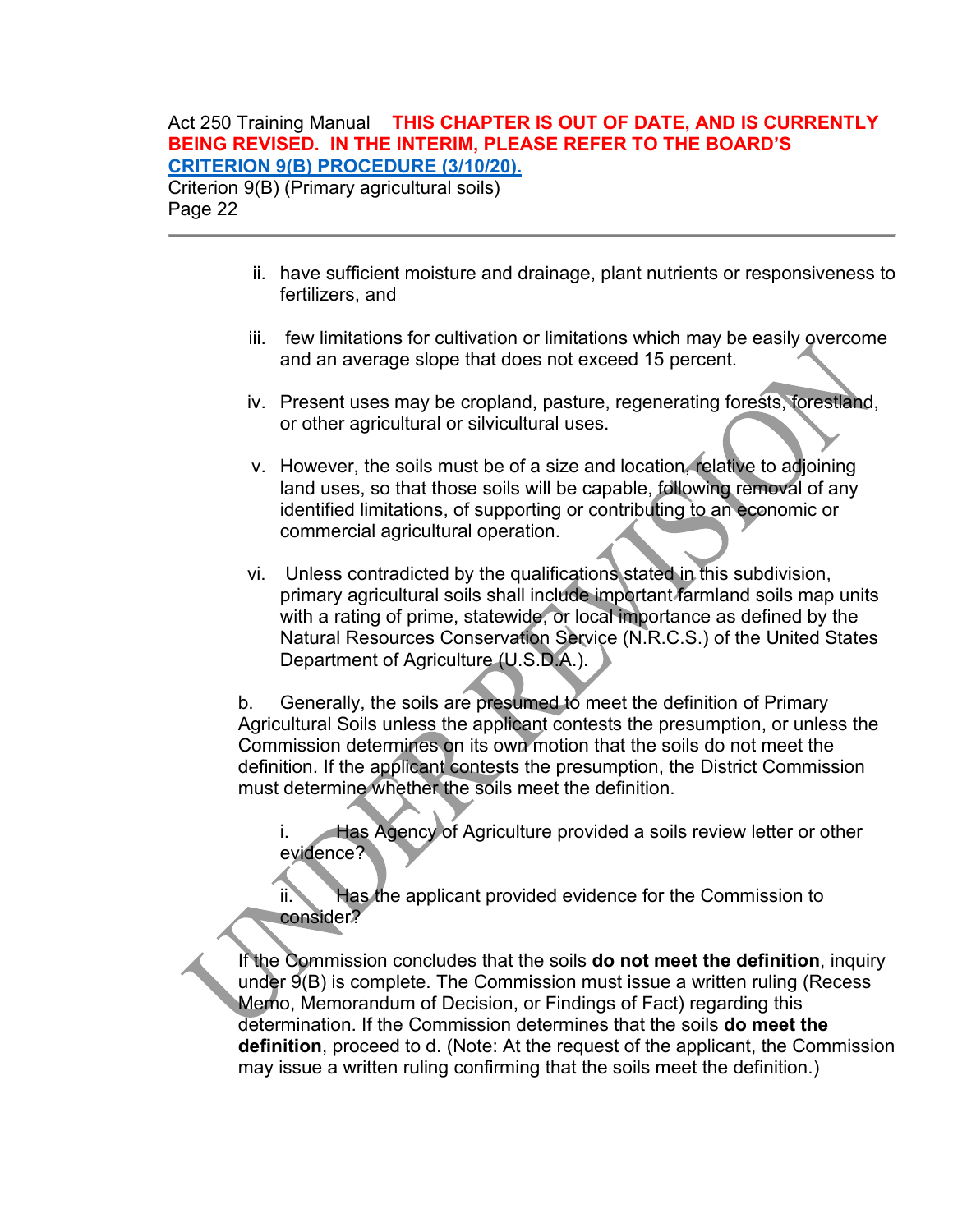Criterion 9(B) (Primary agricultural soils) Page 23

> c. How many acres of Primary Agricultural Soils will be impacted by project, either directly or indirectly (e.g. through fragmentation)? Do the applicant, Agency of Agriculture, and District Commission agree on this number? If there will be any reduction in the potential of the primary agricultural soils, the subcriteria of 9(B) must be addressed.

2. The Subcriteria of 9(B)

a. Subcriterion (i): Will the development significantly interfere with or jeopardize the continuation of agriculture or forestry on adjoining lands or reduce their agricultural or forestry potential? If YES, the District Commission must deny the project unless this impact can be substantially mitigated or eliminated. If NO, proceed to b.

b. Is the project located in a duly designated growth center? If NO proceed to c. If YES, proceed to d.

c. Project Located on Primary Agricultural Soils Outside Designated Growth Center: default mitigation is on-site; ratio is  $2:1 - 3:1$  depending on quality of soils and other factors specified in §6093(a)(2)(B).

i. subcriterion (ii): Are there lands other than primary agricultural soils owned or controlled by the applicant which are reasonably suited to the purpose of the development or subdivision? If YES, the Commission must deny the project. If NO, proceed to ii.

ii. subcriterion (iii): Has the applicant designed the project using "innovative land use design resulting in compact development patterns *which will maintain a sufficient acreage of primary agricultural soils on the project tract capable of supporting or contributing to an economic or commercial agricultural operation*"? In other words, has the project been designed so that a sufficient acreage of Primary Agricultural Soils will be maintained on site, *using the appropriate mitigation ratio*, and these soils are capable of supporting or contributing to an economic or commercial agricultural operation? If YES, proceed to iii.

iii. subcriterion (iv): The applicant must provide suitable mitigation *on site* through protection of the appropriate number of acres of Primary Agricultural Soils on the project tract pursuant to 10 V.S.A. § 6093. The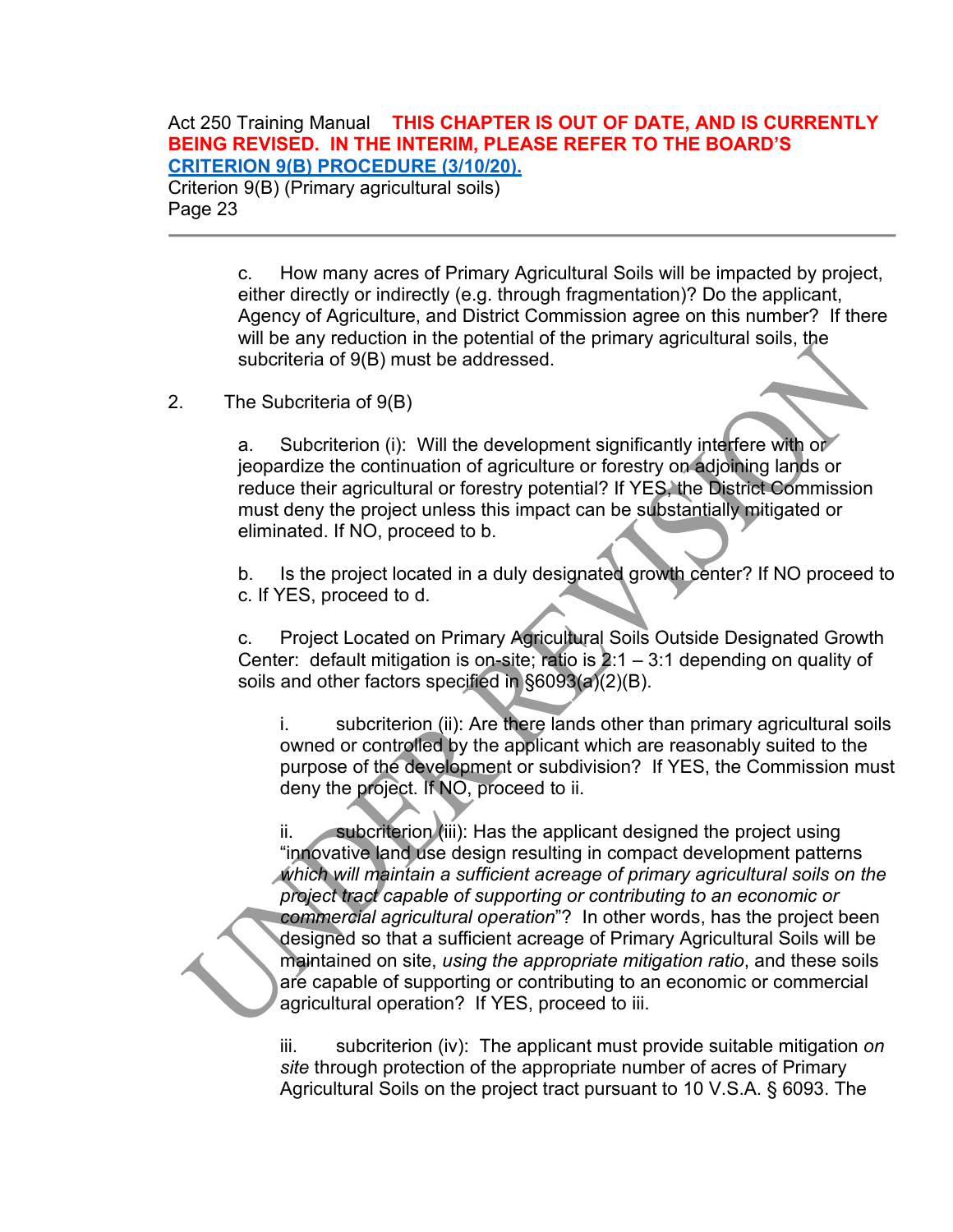Page 24

Commission will include a permit condition requiring the on site protection of the required number of acres of Primary Agricultural Soils. The Agency of Agriculture may also seek imposition of a "right to farm" condition to avoid future land use conflicts with adjoining property owners.

If the applicant cannot mitigate on site, the Commission must deny the project, unless the Commission finds that it is appropriate to allow for mitigation flexibility.

In order to find that "appropriate circumstances" exist, the Commission must find one of the following:

> A, the tract of land containing primary agricultural soils is of relatively limited value in terms of contributing to an economic or commercial agricultural operation and that devoting the land to agricultural uses is considered to be impractical based on the size of the tract of land, or its location in relationship to other agricultural and nonagricultural uses, or

B. the project tract is surrounded by or adjacent to other high density development with supporting infrastructure and, as a result of good land use design, the project will contribute to the existing compact development patterns in the area, or

C. the area contains a mixture of uses, including commercial and industrial uses, and a significant residential component, supported by municipal infrastructure.

The Commission must also find that:

D. payment of an offsite mitigation fee, or some combination of onsite or offsite mitigation, will best further the goal of preserving primary agricultural soils for present and future agricultural use with special emphasis on protecting prime agricultural soils thus serving to strengthen the long-term economic viability of Vermont's agricultural resources. The commission must also determine that such action is consistent with the agricultural elements of local and regional plans, as well as the pertaining goals of section 4302 of Title 24.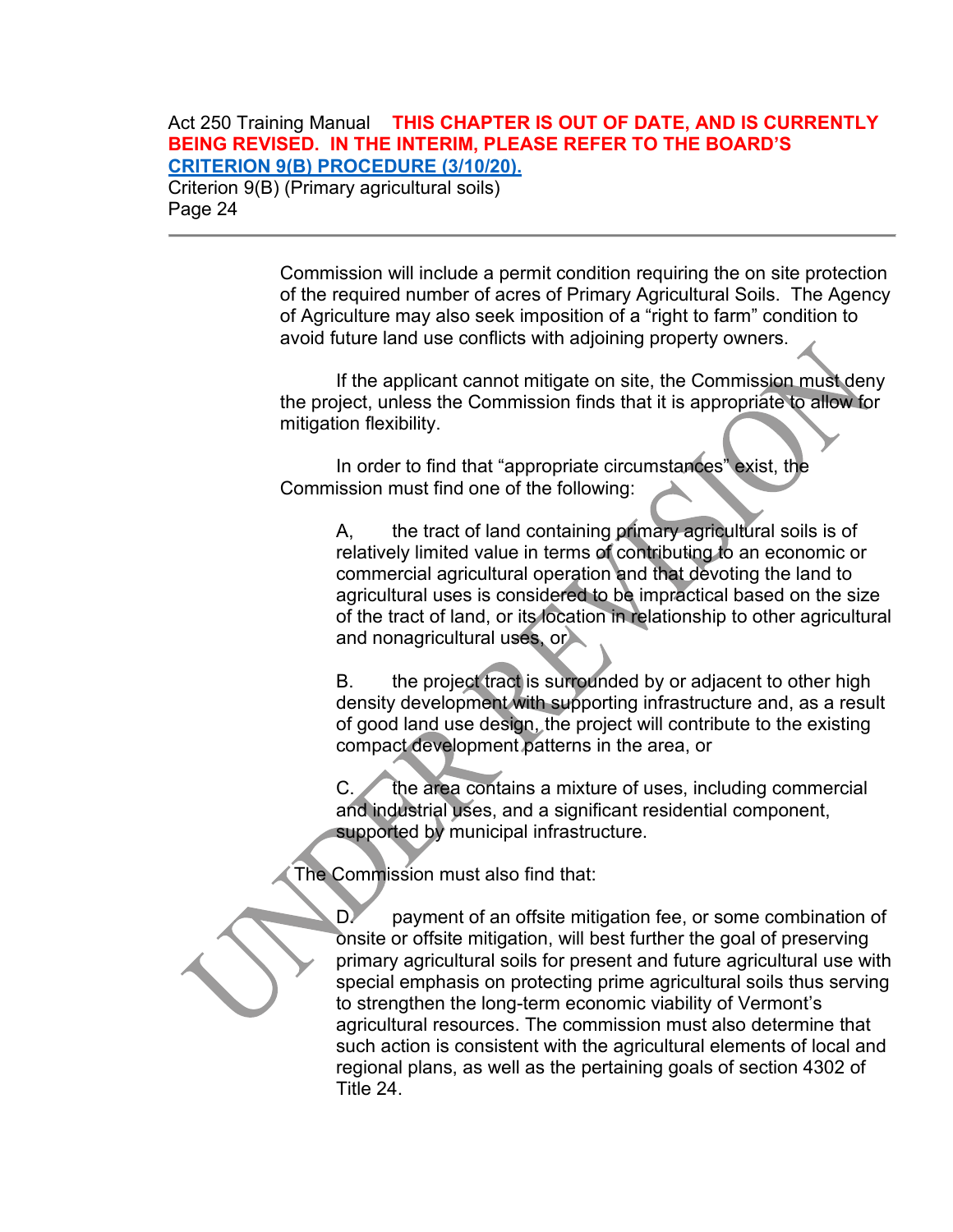If the Commission finds that appropriate circumstances exist to allow for mitigation flexibility, the Commission may approve a combination of onsite and off-site mitigation or may approve off-site mitigation for all of the impacted Primary Agricultural Soils. Generally, if there is a suitable acreage of Primary Agricultural Soils on site that the Commission determines capable of supporting or contributing to an economic or commercial agricultural operation, it may be preferable to protect these soils though on site mitigation, which will reduce the amount of any required off site mitigation fee to be paid to VHCB. However, in certain situations, it may be preferable to maximize the development potential of the soils on the project tract and require an off site mitigation fee for *all* impacted soils. The Commission should issue a written decision confirming its finding that appropriate circumstances exist. This decision should also request that the Agency of Agriculture, Food, and Markets (AAFM) provide "the recent, per-acre cost to acquire conservation easements for primary agricultural soils in the same geographic region as the proposed development or subdivision" and the appropriate mitigation ratio for the soils involved. The Commission must then incorporate this information into a permit condition requiring the applicant to pay a mitigation fee to VHCB. At its discretion, the Commission may also direct the applicant to work with AAFM to develop a mitigation agreement to be executed prior to permit issuance.

A sample calculation for combination of on-site and off-site mitigation for projects located outside of designated growth centers:

| • Total Number of Acres of PAS =                                                                                                                   | 40       |
|----------------------------------------------------------------------------------------------------------------------------------------------------|----------|
| Acres of PAS to be Impacted by Development =                                                                                                       | 15       |
| 10 Acres of Prime Soils X 2.5 (mitigation ratio) =<br>5 Acres of Statewide Soils X 2 (mitigation ratio) = 10<br><b>Mitigation Acreage required</b> | 25<br>35 |
| • PAS Available for On-Site Mitigation: 40 - 15 =<br>• PAS to be Mitigated by Off-Site Mitigation Fee =                                            | 25<br>10 |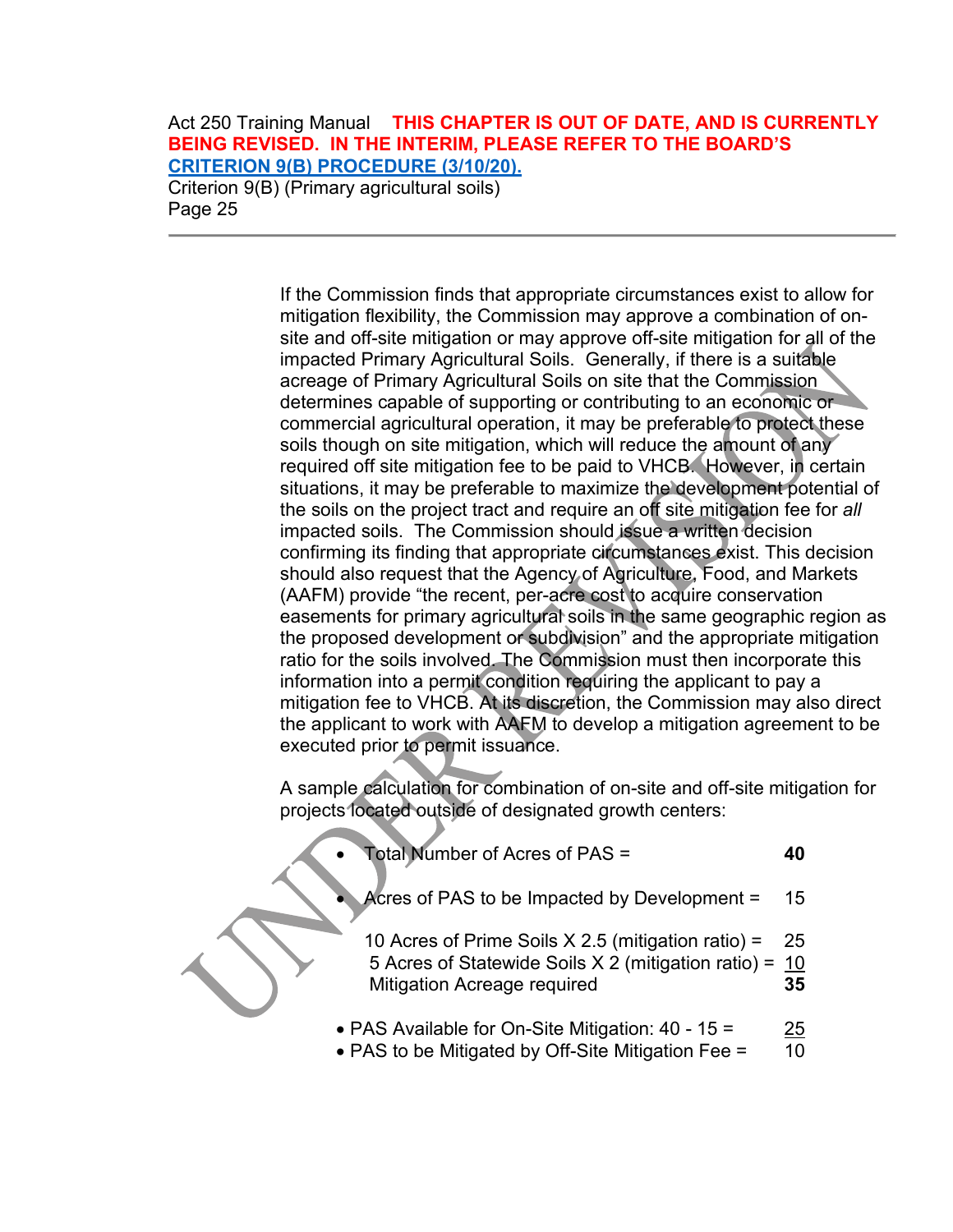Criterion 9(B) (Primary agricultural soils) Page 26

> • 10 Acres of PAS X Cost Per Acre of Acquiring Conservation Easements in Area = Off-Site Mitigation Fee

Sample calculation for all off-site mitigation for projects located outside of designated growth centers:

• Total Number of Acres of PAS = **30**

Based on the proposed site plan, the Commission determines that although only 15 acres of PAS will be directly impacted, the remaining 15 acres will be fragmented, and will no longer be able to contribute to an economic or commercial agricultural operation.

- Acres of PAS to be Directly Impacted  $\epsilon$  = 15
- Acres of PAS to be Indirectly Impacted = 15
- 10 Acres of Prime Soils  $X$  2.5 (mitigation ratio) = 25 20 Acres of Statewide Soils  $X$  2 (mitigation ratio) = 40
- Mitigation Acres Required 65
- 65 Acres of PAS X Cost Per Acre of Acquiring Conservation Easements in Area = Off-Site Mitigation Fee

d. Project Located Within Designated Growth Center: If the project is located within a designated growth center, the applicant must provide suitable mitigation pursuant to 10 V.S.A. Section 6093, thus satisfying subcriterion (iv). The default mitigation is off-site; ratio is 1:1; exception for affordable housing as defined in 10 V.S.A. Section 6093(a)(1)(B)(ii) and 27 V.S.A. Section 610.

If AAFM has not already done so, it must provide the Commission with "the recent, per-acre cost to acquire conservation easements for primary agricultural soils in the same geographic region as the proposed development or subdivision." The Commission then determines the appropriate mitigation fee and drafts a permit condition requiring the applicant to pay this fee to VHCB. At its discretion, the Commission may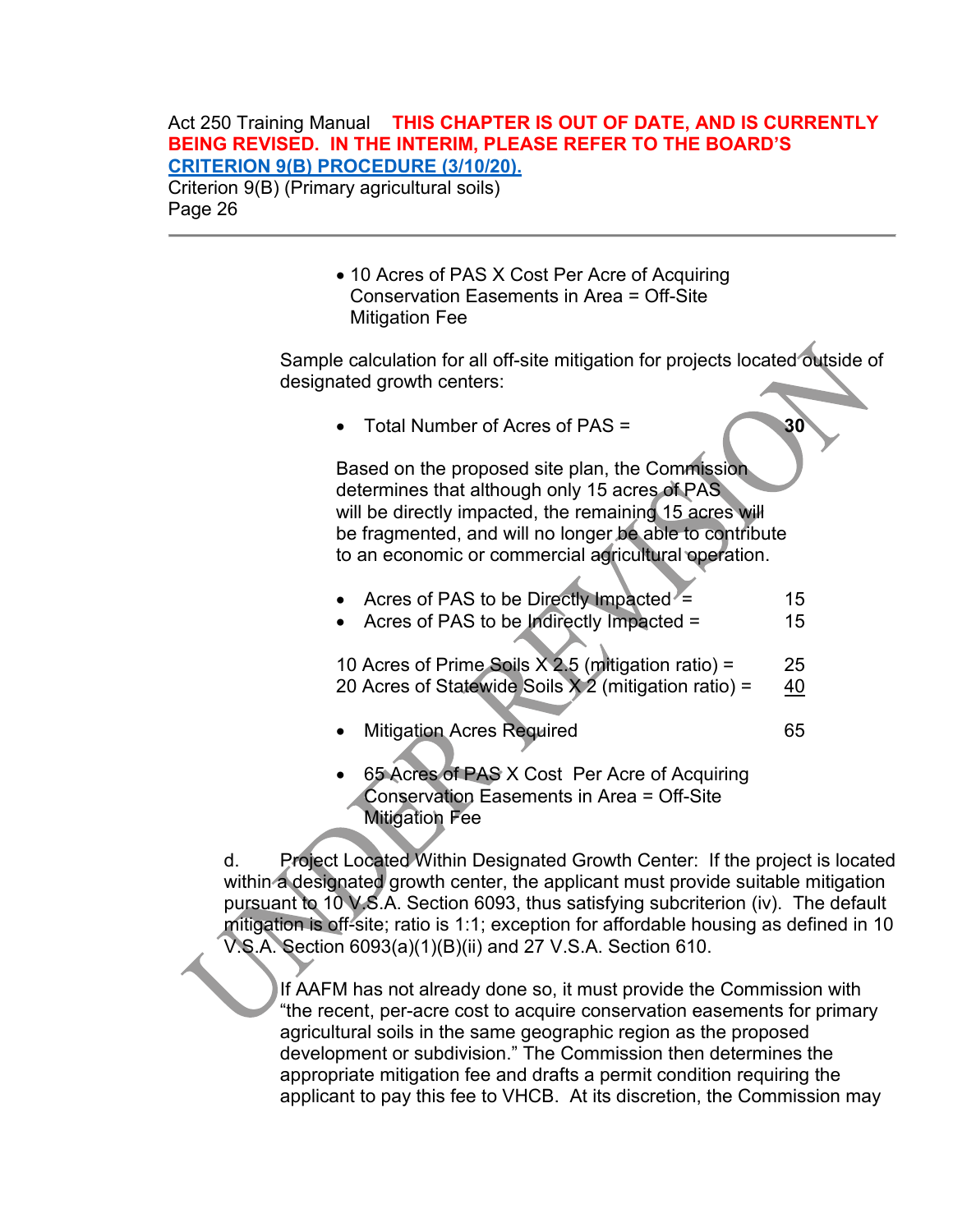Criterion 9(B) (Primary agricultural soils) Page 27

> instead request that AAFM draft a mitigation agreement; the permit is issued after the mitigation agreement is signed.

Sample Calculation for Off-Site Mitigation:

- Total Number of Acres of PAS = 20
- Acres of PAS to be Directly Impacted = **15**
- Acres of PAS to be Indirectly Impacted =
- Acres of PAS to be Mitigated = **20**
- 20 Acres of PAS X Cost Per Acre of Acquiring Conservation Easements in Area = Off-Site Mitigation Fee

If the applicant requests that the Commission allow for mitigation flexibility, the Commission must find that the following appropriate circumstances exist:

> A. the proposed mitigation flexibility must be consistent with the agricultural elements of local and regional plans and the goals of 10 V.S.A. § 4302; and

> B. the local and regional plans must designate the specific soils within the designated growth center to be preserved on the project site.

Sample calculation for combination of on-site mitigation within growth center:

• Total Number of Acres of PAS = 20

- Acres of PAS to be Directly Impacted = 10
- Acres of PAS to be Indirectly Impacted =  $\frac{5}{5}$
- Acres of PAS to be Mitigated = 15
- 15 acres of PAS to be protected on-site by permit condition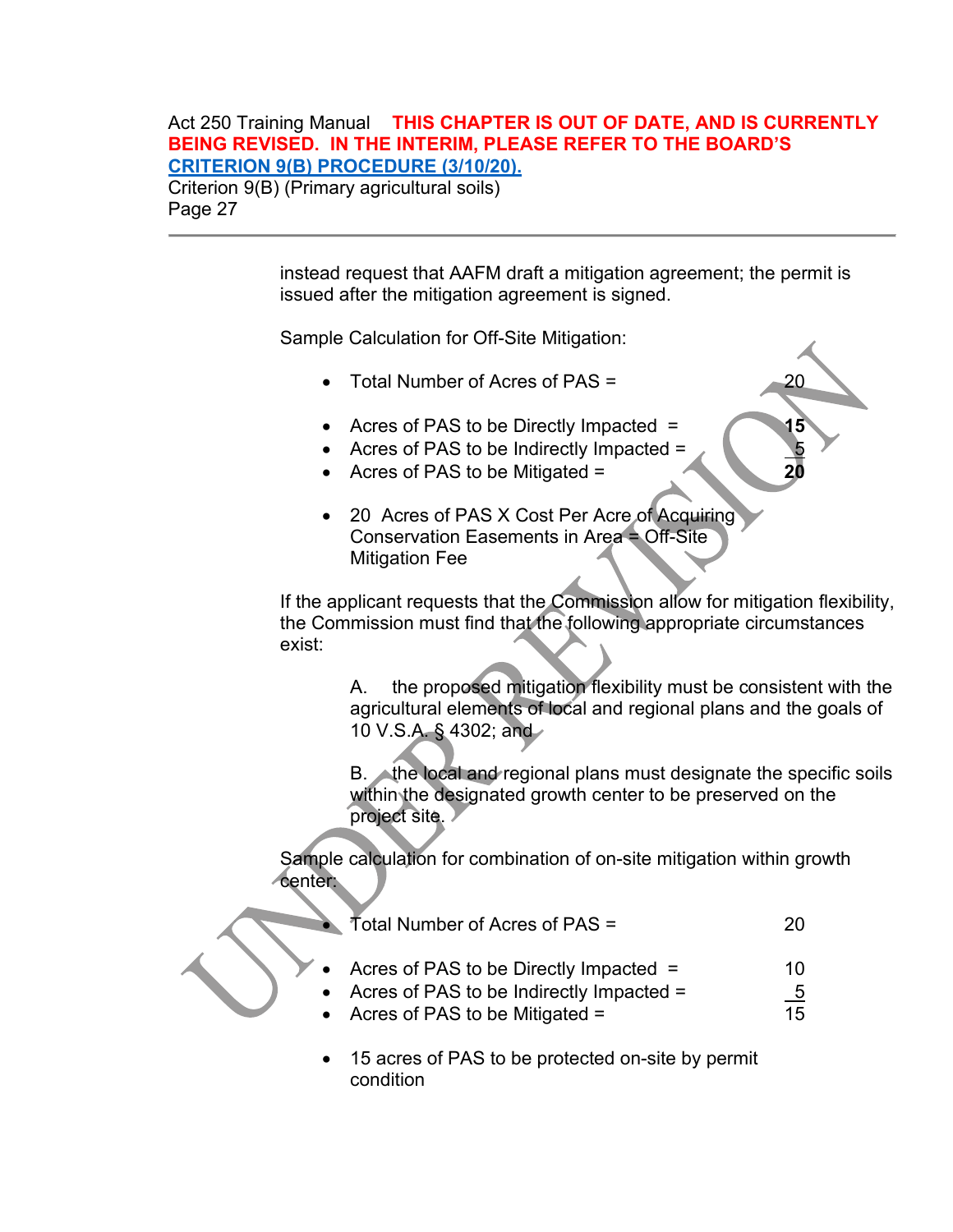Criterion 9(B) (Primary agricultural soils) Page 28

## **APPENDIX D**

#### **Some musings on the repeal of the "significant reduction" test**

*Note: you do not have to read this to understand the 2006 law.*

The 2006 amendment of Criterion 9(B) which replaced the words "significant reduction" with the words "any reduction" should have no real impact on the way that Commissions should address the Criterion.

For twenty years, it was a common practice for a Commission to find that, if a project would destroy less than one-third of the primary agricultural soils on the project tract, then there was no "significant reduction" of primary agricultural soils, and Criterion 9(B) was satisfied. But *there was no authority for this practice.* Although the Board has indirectly held that the loss of one-third of primary agricultural soils on site *is* a significant reduction of agricultural potential of those soils, *Re: Southwestern Vermont Health Care Corp*., #8B0537-EB, Findings of Fact, Conclusions of Law, and Order at 38 (Feb. 22, 2001), *there is no case that holds that a loss of less than one-third of the primary agricultural soils acres is not a significant reduction of a site's Primary Agricultural Soils.*

The "one-third test" probably grew out of *Re: J. Philip Gerbode*, #6F0357R-EB, Findings of Fact, Conclusions of Law, and Order (Mar. 26, 1991), the first Board case to address off-site mitigation. In *Gerbode*, the Board found that, because the applicant was going to protect 300 acres of primary agricultural soils through conservation easements (while developing the 150 acres on the project tract), this would not cause a "significant reduction" of the primary agricultural soils on the project tract. The Board wrote:

There is no dispute that this site contains approximately150 acres of primary agricultural soils, as defined at 10 V.S.A. § 6001(15). The question the Board must address is whether the agricultural potential of the soils will be significantly reduced if the Applicant agrees to pay a fee that will result in the permanent preservation of two acres of land for every one developed.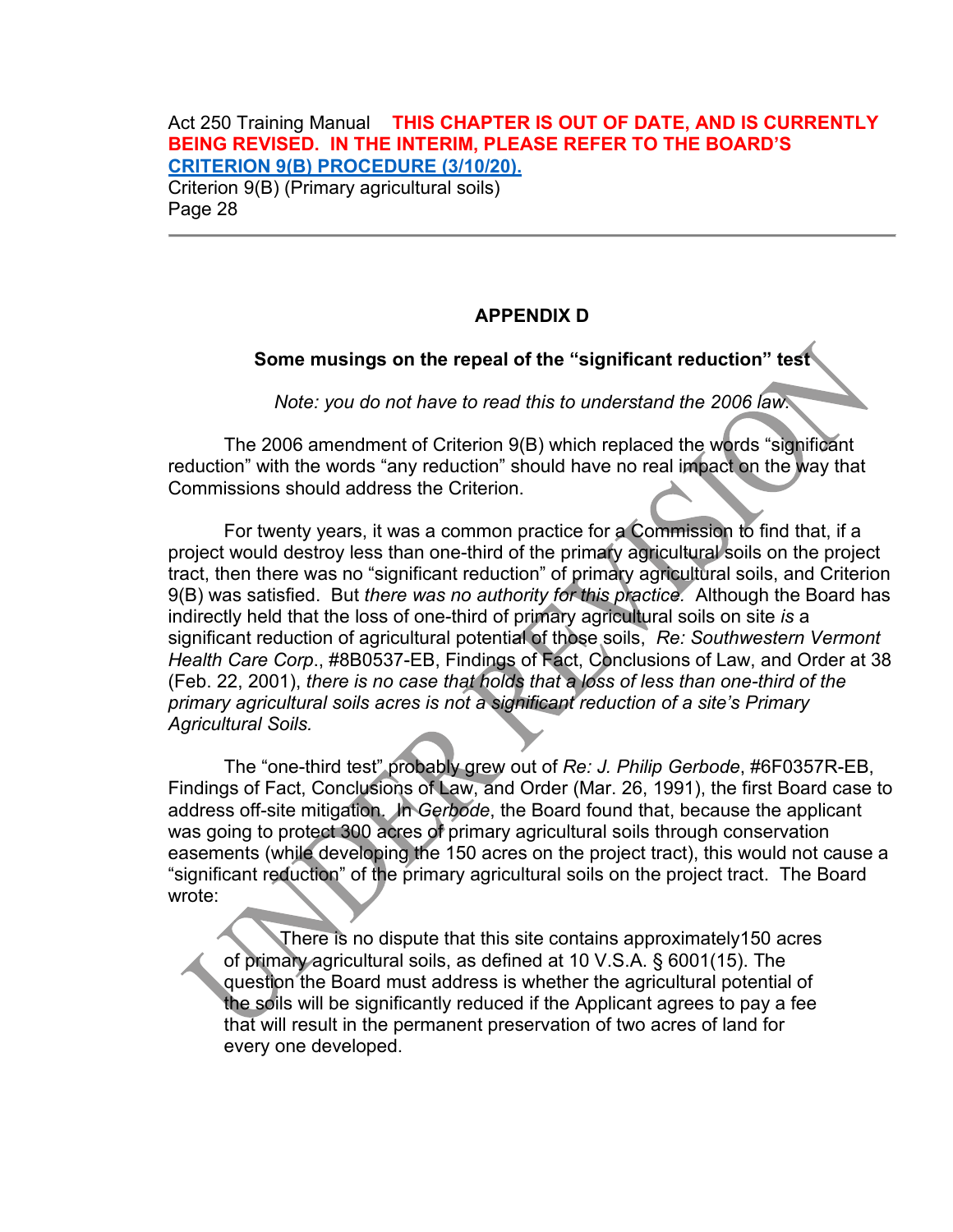Criterion 9(B) (Primary agricultural soils) Page 29

> In previous cases concerning primary agricultural soils, the Board has considered the specific characteristics of the site in determining whether the agricultural potential of the soils will be significantly reduced. *See, e.g., Re: Edwin and Avis Smith,* #6F0391-EB, Findings of Fact and Conclusions of Law (May 11, 1989); Re: Flanders Lumber Company, #4C0695-EB-1, Findings of Fact and Conclusions of Law #4CO695-EB-1 (Apr. 18, 1988); *Re: Spear Street Associates*, #4C0489-l-EB, Findings of Fact and Conclusions of Law (May 15, 1982).

In this case, the Board concludes that the proposed Technology Park will not significantly reduce the agricultural potential of the soils because, in combination with the soils that will be preserved in accordance with the Mitigation Agreement, only l/3 of the total amount of agricultural soils will be developed, while 2/3 of the agricultural potential will be permanently preserved.

\*\*\*

*Gerbode* at 8 – 9. Thus, *Gerbode* is likely the origin of the so-called "one-third test," which was misunderstood for many years to mean that the destruction of less than one-third of the Primary Agricultural Soils on the site meant that Criterion 9(B) was satisfied. But *Gerbode* clearly holds that *it is the mitigation of the remaining two-thirds of the Primary Agricultural Soils* that makes the loss of one-third of the Primary Agricultural Soils not "significant." In other words, the key aspect of the one-third test was that it was based on a finding that there would be mitigation of the remaining two-thirds of the Primary Agricultural Soils on the site.

The use of the concept of "significant reduction" was the hook on which the Board was able to legitimize and justify the entire mitigation program. In effect, applying the *Gerbode* standard, the Board said to applicants, "If you mitigate, we will find that there has been no 'significant reduction' of the soils, and therefore Criterion 9(B) is satisfied without your having to go through the four subcriteria." It is significant, however, that nowhere does the Board say that the development of less than one-third of the primary agricultural soils on the project tract means that Criterion 9(B) is not triggered. Indeed, the Board could not even begin to discus mitigation unless it had first placed the project within the context of Criterion 9(B).